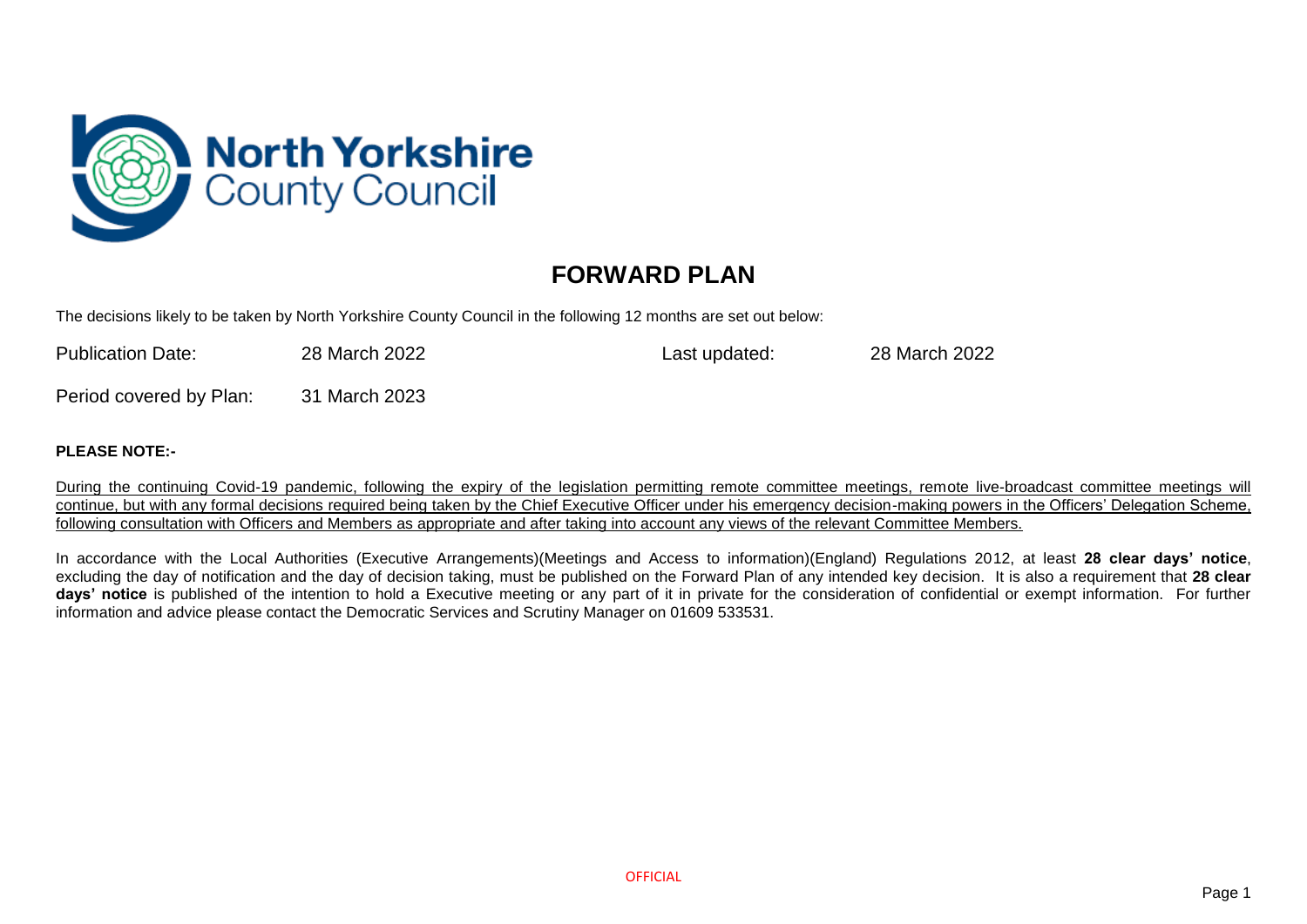|                                             | <b>FUTURE DECISIONS</b>                                                                                                                                                                                   |                                                                              |                                                                                                                                     |                                         |                                                                             |                                                                                                                     |                                                                                                                       |                                                                                                                                                               |                                                                                     |  |  |  |
|---------------------------------------------|-----------------------------------------------------------------------------------------------------------------------------------------------------------------------------------------------------------|------------------------------------------------------------------------------|-------------------------------------------------------------------------------------------------------------------------------------|-----------------------------------------|-----------------------------------------------------------------------------|---------------------------------------------------------------------------------------------------------------------|-----------------------------------------------------------------------------------------------------------------------|---------------------------------------------------------------------------------------------------------------------------------------------------------------|-------------------------------------------------------------------------------------|--|--|--|
| <b>Likely</b><br>Date of<br><b>Decision</b> | **Decision<br><b>Taker</b>                                                                                                                                                                                | In Consultation<br>with (Executive<br>Member or<br>Corporate<br>Director)    | <b>Description of</b><br><b>Matter</b> – including<br>if the report<br>contains any<br>exempt<br>information and<br>the reasons why | Key<br><b>Decision</b><br><b>YES/NO</b> | <b>Decision Required</b>                                                    | <b>Consultees</b><br>(i.e. the<br>principal<br>groups to be<br>consulted)                                           | <b>Consultation</b><br><b>Process</b><br>(i.e. the means by<br>which any such<br>consultation is to<br>be undertaken) | <b>Contact details</b><br>for making<br>representations<br>(Tel: 0845 034<br>9494)<br>unless specified<br>otherwise)                                          | <b>Relevant</b><br>documents<br>already<br>submitted<br>to Decision<br><b>Taker</b> |  |  |  |
| 18 Mar<br>2022<br>18 Mar<br>2022            | <b>Business</b><br>and<br>Environment<br>al Services -<br>Executive<br>Members &<br>Corporate<br><b>Director</b><br>Meetings<br>Executive<br>Member for<br>Access                                         | Corporate<br>Director of<br><b>Business and</b><br>Environmental<br>Services | <b>Bikeability</b><br><b>Scheme Grant</b><br>Offer 2022/23                                                                          | es                                      | To seek approval for<br>acceptance of the grant<br>funding offer.           |                                                                                                                     |                                                                                                                       | Fiona Ancell<br>fiona.ancell@no<br>rthyorks.gov.uk<br>fiona.ancell@no<br>rthyorks.gov.uk                                                                      |                                                                                     |  |  |  |
| 25 Mar<br>2022<br>25 Mar<br>2022            | <b>Business</b><br>and<br>Environment<br>al Services -<br>Executive<br>Members &<br>Corporate<br>Director<br>Meetings<br>Corporate<br>Director of<br><b>Business</b><br>and<br>Environment<br>al Services | Executive<br>Member for<br>Access                                            | <b>Highway Design</b><br>Guidance -<br><b>Commuted Sums</b><br>and Highway<br>Drainage<br>Supplementary<br>Design Guide             | es                                      | To seek agreement to<br>the publication of the<br>design guidance           | Local<br>planning<br>authorities,<br>National<br>Highways,<br>representativ<br>οf<br>es<br>developer<br>communities | Previously<br>circulated<br>for<br>comment.                                                                           | Emily Mellalieu,<br>Development<br>Management<br><b>Team Leader</b><br>emily.mellalieu<br>@northyorks.go<br>v.uk<br>emily.mellalieu<br>@northyorks.go<br>v.uk |                                                                                     |  |  |  |
| 25 Mar<br>2022                              | Executive<br>Member for<br>Access                                                                                                                                                                         | Corporate<br>Director of<br><b>Business and</b>                              | <b>Local Transport</b><br><b>Authority Capacity</b><br>Grant -                                                                      | No                                      | authorise<br>To<br>the<br>Director<br>Corporate<br>Strategic Services<br>to | Corporate<br><b>Director</b><br><b>Business and</b>                                                                 | Email                                                                                                                 | Louise Neale<br>ltp@northyorks.<br>gov.uk                                                                                                                     |                                                                                     |  |  |  |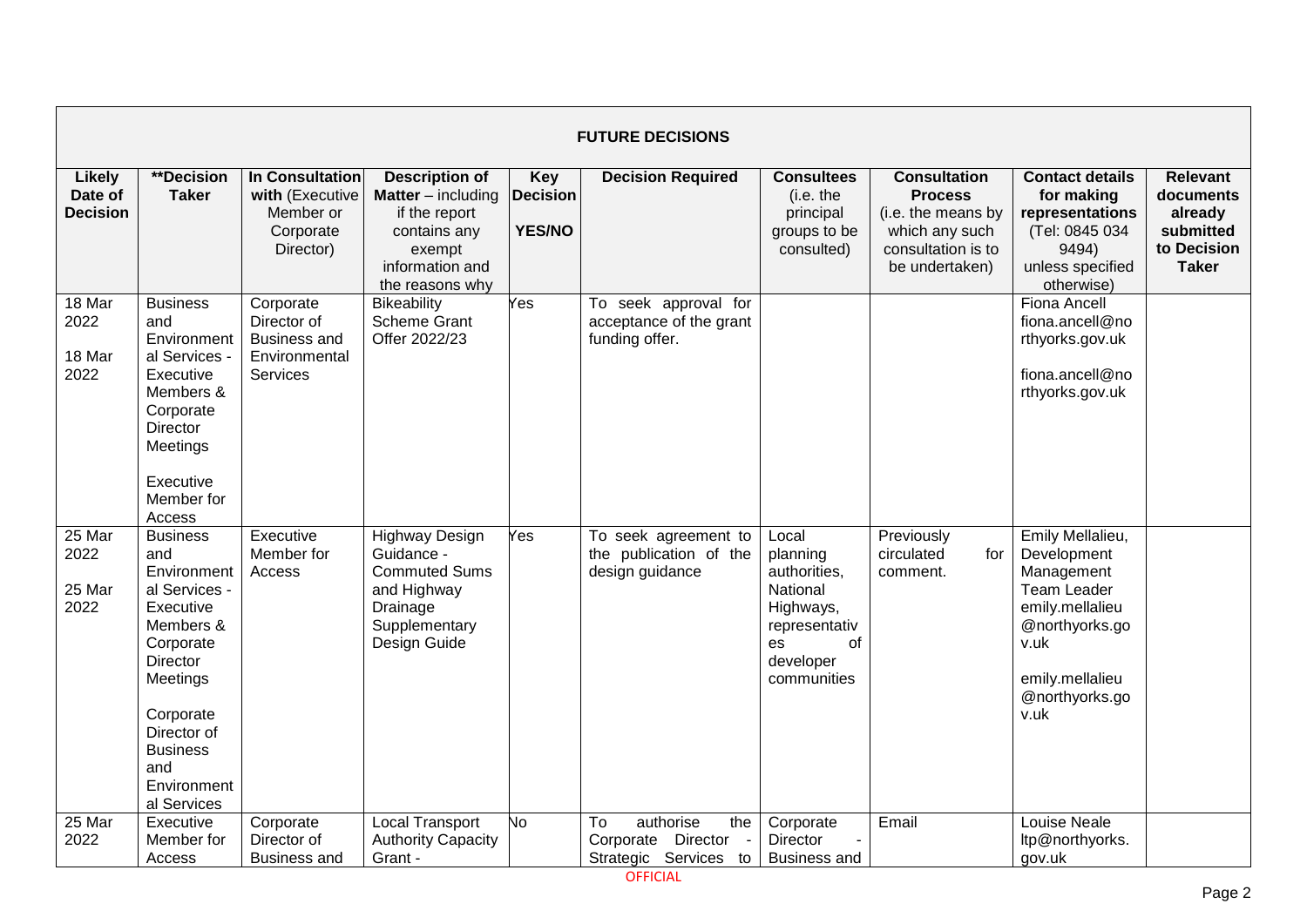|                                             | <b>FUTURE DECISIONS</b>                                                          |                                                                                                                                                                                |                                                                                                                                                             |                                         |                                                                                                                                                                                                                                 |                                                                                                                                                                           |                                                                                                                       |                                                                                                                                    |                                                                                     |  |  |  |  |
|---------------------------------------------|----------------------------------------------------------------------------------|--------------------------------------------------------------------------------------------------------------------------------------------------------------------------------|-------------------------------------------------------------------------------------------------------------------------------------------------------------|-----------------------------------------|---------------------------------------------------------------------------------------------------------------------------------------------------------------------------------------------------------------------------------|---------------------------------------------------------------------------------------------------------------------------------------------------------------------------|-----------------------------------------------------------------------------------------------------------------------|------------------------------------------------------------------------------------------------------------------------------------|-------------------------------------------------------------------------------------|--|--|--|--|
| <b>Likely</b><br>Date of<br><b>Decision</b> | **Decision<br><b>Taker</b>                                                       | In Consultation<br>with (Executive<br>Member or<br>Corporate<br>Director)                                                                                                      | <b>Description of</b><br><b>Matter</b> – including<br>if the report<br>contains any<br>exempt<br>information and<br>the reasons why                         | Key<br><b>Decision</b><br><b>YES/NO</b> | <b>Decision Required</b>                                                                                                                                                                                                        | <b>Consultees</b><br>(i.e. the<br>principal<br>groups to be<br>consulted)                                                                                                 | <b>Consultation</b><br><b>Process</b><br>(i.e. the means by<br>which any such<br>consultation is to<br>be undertaken) | <b>Contact details</b><br>for making<br>representations<br>(Tel: 0845 034<br>9494)<br>unless specified<br>otherwise)               | <b>Relevant</b><br>documents<br>already<br>submitted<br>to Decision<br><b>Taker</b> |  |  |  |  |
|                                             |                                                                                  | Environmental<br><b>Services</b>                                                                                                                                               | Acceptance of DfT<br>funding                                                                                                                                |                                         | the<br>accept<br>Local<br>Transport<br>Capacity<br>Grant from<br>the DfT<br>totalling £178,571.43.                                                                                                                              | Environment<br>al Services,<br>Corporate<br>Director<br>Strategic<br>Resources<br>and<br>the<br>Assistant<br>Chief<br>Executive<br>Legal<br>and<br>Democratic<br>Services |                                                                                                                       |                                                                                                                                    |                                                                                     |  |  |  |  |
| 25 Mar<br>2022                              | Corporate<br>Director of<br><b>Business</b><br>and<br>Environment<br>al Services | Executive<br>Member for<br>Access                                                                                                                                              | Creation of a<br>£580k reserve for<br>the surfacing and<br>painting of Whitby<br>Swing bridge and<br>the reconstruction<br>of Marage Path<br>retaining wall | Yes                                     | Creating<br>£580k<br>a<br>for<br>reserve<br>the<br>surfacing and painting<br>of Whitby Swing bridge<br>and the reconstruction<br>οf<br>Marage<br>Path<br>retaining wall                                                         | n/a                                                                                                                                                                       | n/a                                                                                                                   | Philip<br>Richardson,<br><b>Bridges</b><br>Manager,<br>Highways &<br>Transportation<br>philip.richardson<br>@northyorks.go<br>v.uk |                                                                                     |  |  |  |  |
| 29 Mar<br>2022                              | Corporate<br>Director of<br>Children<br>and Young<br>People's<br>Services        | Executive<br>Member for<br>Education and<br>Skills,<br>including early<br>years, schools,<br>apprenticeship<br>s, FE colleges<br>& UTC's, and<br>engagement<br>with the skills | Allocation of the<br>Afghan Refugee<br>(Educational)<br>Grant                                                                                               | Yes                                     | To seek approval of the<br>proposed allocation of<br>the Afghan Refugee<br>(Educational)<br>Grant.<br>(Dec 21 to<br>Mar 22<br>allocation)<br>between<br>authority<br>local<br>and<br>relevant<br>educational<br>establishments. |                                                                                                                                                                           |                                                                                                                       | <b>Howard Emmett</b><br>howard.emmett<br>@northyorks.go<br>v.uk                                                                    |                                                                                     |  |  |  |  |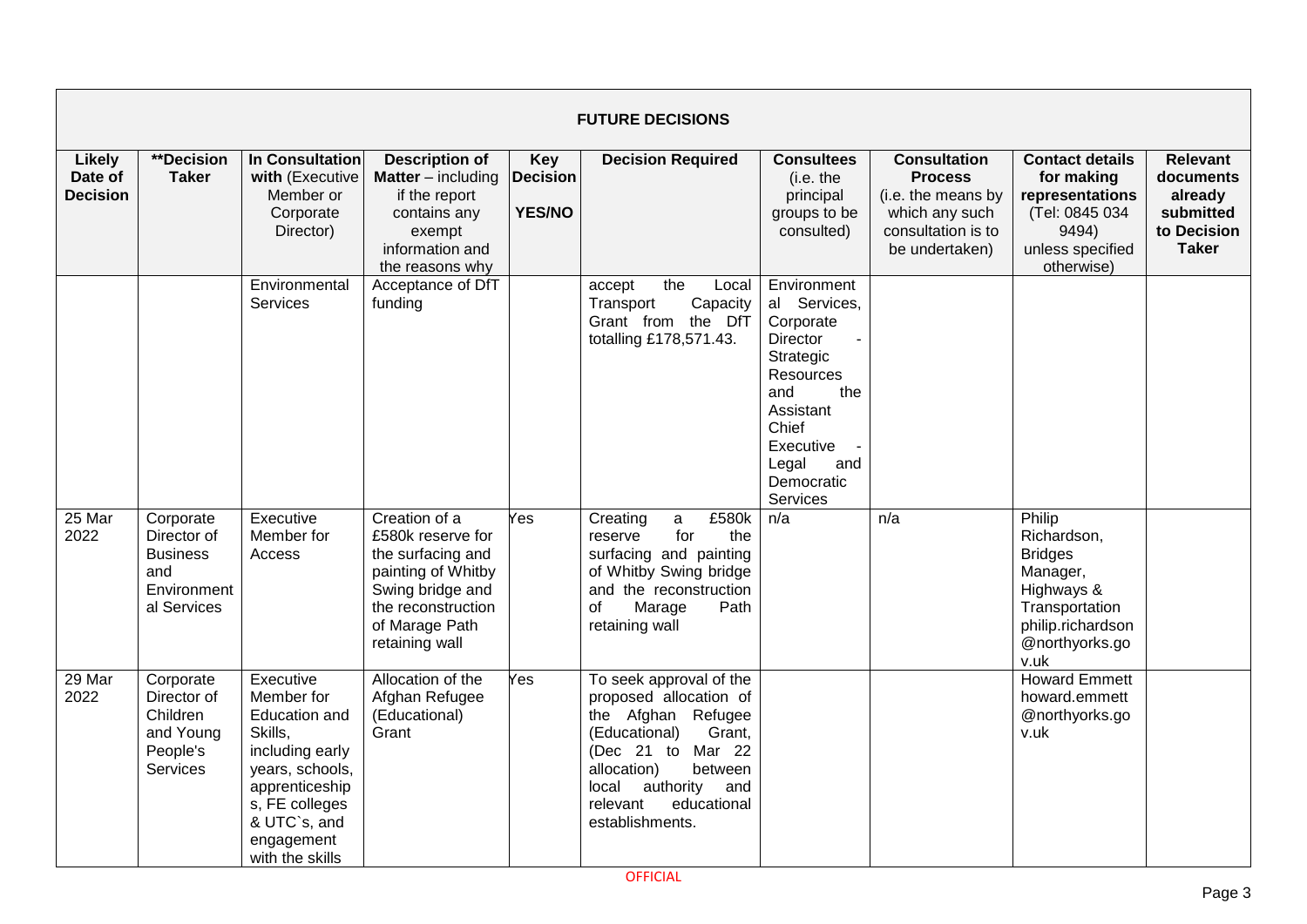|                                             | <b>FUTURE DECISIONS</b>                                       |                                                                                  |                                                                                                                                                     |                                         |                                                                                                                                                                                                                                 |                                                                           |                                                                                                                       |                                                                                                                            |                                                                                     |  |  |  |
|---------------------------------------------|---------------------------------------------------------------|----------------------------------------------------------------------------------|-----------------------------------------------------------------------------------------------------------------------------------------------------|-----------------------------------------|---------------------------------------------------------------------------------------------------------------------------------------------------------------------------------------------------------------------------------|---------------------------------------------------------------------------|-----------------------------------------------------------------------------------------------------------------------|----------------------------------------------------------------------------------------------------------------------------|-------------------------------------------------------------------------------------|--|--|--|
| <b>Likely</b><br>Date of<br><b>Decision</b> | <b>**Decision</b><br><b>Taker</b>                             | <b>In Consultation</b><br>with (Executive<br>Member or<br>Corporate<br>Director) | <b>Description of</b><br><b>Matter</b> – including<br>if the report<br>contains any<br>exempt<br>information and<br>the reasons why                 | Key<br><b>Decision</b><br><b>YES/NO</b> | <b>Decision Required</b>                                                                                                                                                                                                        | <b>Consultees</b><br>(i.e. the<br>principal<br>groups to be<br>consulted) | <b>Consultation</b><br><b>Process</b><br>(i.e. the means by<br>which any such<br>consultation is to<br>be undertaken) | <b>Contact details</b><br>for making<br>representations<br>(Tel: 0845 034<br>9494)<br>unless specified<br>otherwise)       | <b>Relevant</b><br>documents<br>already<br>submitted<br>to Decision<br><b>Taker</b> |  |  |  |
|                                             |                                                               | agenda of the<br>LEP                                                             |                                                                                                                                                     |                                         |                                                                                                                                                                                                                                 |                                                                           |                                                                                                                       |                                                                                                                            |                                                                                     |  |  |  |
| 30 Mar<br>2022                              | Executive<br>Member for<br>Open to<br><b>Business</b>         | Corporate<br>Director of<br><b>Business and</b><br>Environmental<br>Services     | Acceptance of<br>Grant funding for<br><b>SME Business</b><br>Support via (York<br>and North<br><b>Yorkshire Local</b><br>Enterprise<br>Partnership) | No                                      | To delegate authority<br>the<br>Corporate<br>to<br>Director<br>$\sim 10^{-1}$<br>Strategic<br>Resources to accept<br>funding on behalf of<br>York<br><b>North</b><br>and<br>Yorkshire<br>Local<br><b>Enterprise Partnership</b> |                                                                           |                                                                                                                       | <b>Tricia Richards</b><br>liz.philpot@ynyl<br>ep.com                                                                       |                                                                                     |  |  |  |
| 30 Mar<br>2022                              | Assistant<br><b>Director</b><br>Strategic<br><b>Resources</b> |                                                                                  | Property<br>Consultancy<br>Services Contract                                                                                                        | Yes                                     | To extent the Multi<br>Disciplinary<br>Consultancy Services<br>with Align<br>Contract<br>Property Partners a<br>wholly owned Teckal<br>Company of NYCC                                                                          | Internal<br>relevant<br>officers                                          |                                                                                                                       | <b>Howard Emmett</b><br>howard.emmett<br>@northyorks.go<br>v.uk                                                            | Property<br>Consultancy<br><b>Services</b><br>Contract<br>Report                    |  |  |  |
| 1 Apr<br>2022                               | Executive<br>Member for<br>Stronger<br>Communitie<br>s        |                                                                                  | Homes for<br>Ukraine                                                                                                                                | Yes                                     | To propose that the<br>County Council should<br>engage in the Homes<br>the<br>Ukraine<br>for<br>Scheme in partnership<br>with the District and<br>Borough Councils.                                                             | <b>District</b><br>and<br>Borough<br>Councils.                            | Emails.                                                                                                               | Neil Irving,<br>Assistant<br>Director - Policy,<br>Partnerships<br>and<br>Communities<br>neil.irving@nort<br>hyorks.gov.uk |                                                                                     |  |  |  |
| 4 Apr<br>2022                               | Leader                                                        |                                                                                  | Consultation on a<br><b>Proposed Draft</b><br>Direction under<br>Section 24 of the                                                                  | No                                      | To agree a response to<br>Department of<br>the<br>Levelling Up, Housing<br>and Communities on                                                                                                                                   | Consultation<br>by<br>Government<br>with<br><b>North</b>                  |                                                                                                                       | Barry Khan,<br><b>Assistant Chief</b><br>Executive (Legal<br>& Democratic                                                  |                                                                                     |  |  |  |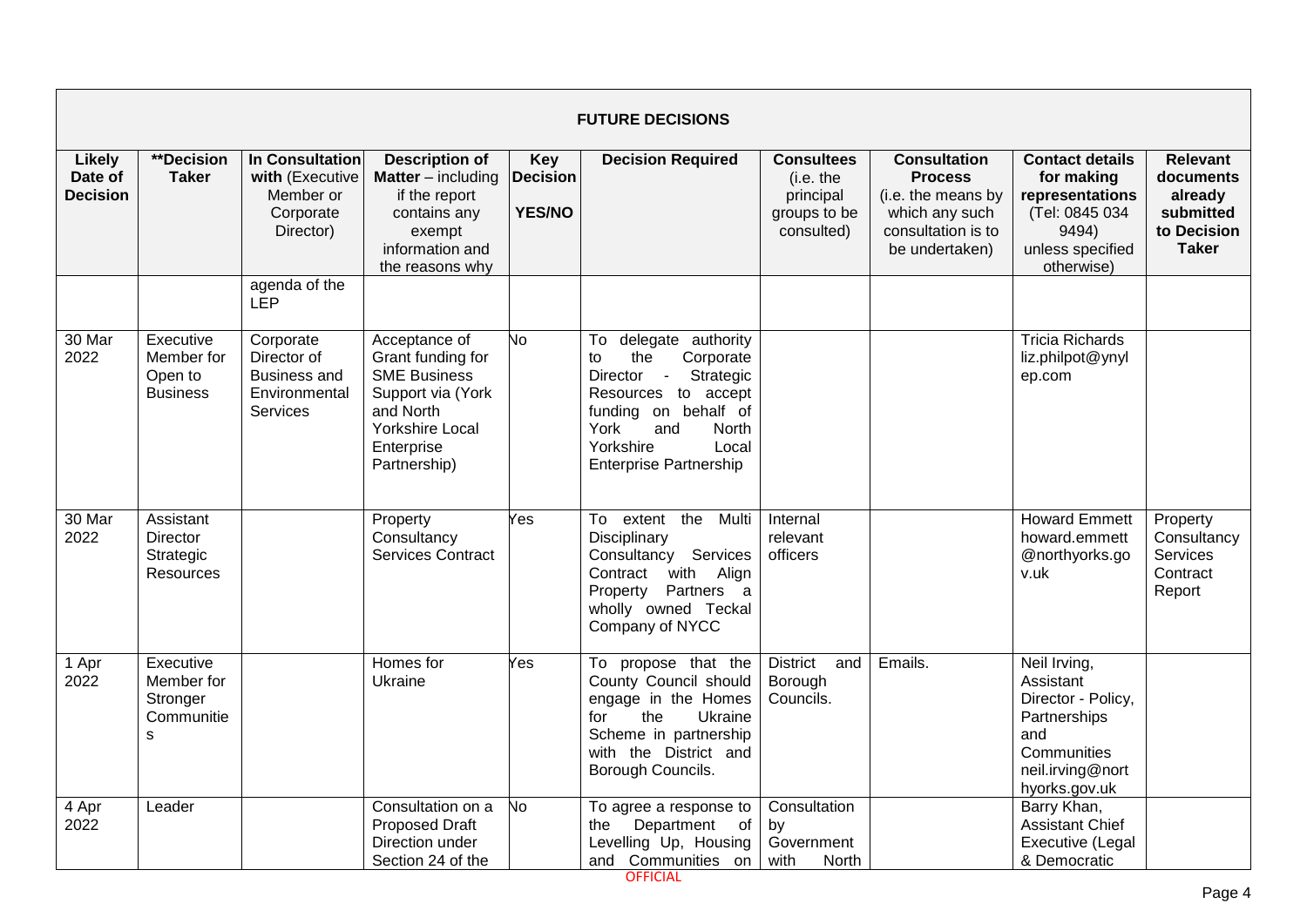|                                             | <b>FUTURE DECISIONS</b>                                                   |                                                                                                                                                                                                        |                                                                                                                                     |                                                |                                                                                                                                                                                                                                                                                                                                                                                      |                                                                                                           |                                                                                                                       |                                                                                                                      |                                                                                     |  |  |  |
|---------------------------------------------|---------------------------------------------------------------------------|--------------------------------------------------------------------------------------------------------------------------------------------------------------------------------------------------------|-------------------------------------------------------------------------------------------------------------------------------------|------------------------------------------------|--------------------------------------------------------------------------------------------------------------------------------------------------------------------------------------------------------------------------------------------------------------------------------------------------------------------------------------------------------------------------------------|-----------------------------------------------------------------------------------------------------------|-----------------------------------------------------------------------------------------------------------------------|----------------------------------------------------------------------------------------------------------------------|-------------------------------------------------------------------------------------|--|--|--|
| <b>Likely</b><br>Date of<br><b>Decision</b> | **Decision<br><b>Taker</b>                                                | In Consultation<br>with (Executive<br>Member or<br>Corporate<br>Director)                                                                                                                              | <b>Description of</b><br><b>Matter</b> – including<br>if the report<br>contains any<br>exempt<br>information and<br>the reasons why | <b>Key</b><br><b>Decision</b><br><b>YES/NO</b> | <b>Decision Required</b>                                                                                                                                                                                                                                                                                                                                                             | <b>Consultees</b><br>(i.e. the<br>principal<br>groups to be<br>consulted)                                 | <b>Consultation</b><br><b>Process</b><br>(i.e. the means by<br>which any such<br>consultation is to<br>be undertaken) | <b>Contact details</b><br>for making<br>representations<br>(Tel: 0845 034<br>9494)<br>unless specified<br>otherwise) | <b>Relevant</b><br>documents<br>already<br>submitted<br>to Decision<br><b>Taker</b> |  |  |  |
|                                             |                                                                           |                                                                                                                                                                                                        | <b>Local Government</b><br>and Public<br>Involvement in<br>Health Act in the<br>context of local<br>government<br>reorganisation    |                                                | the Secretary of State's<br>proposal to issue a<br>Direction under Section<br>24<br>of<br>the<br>Local<br>Government and Public<br>Involvement in Health<br>enable the<br>Act,<br>to<br>newly<br>elected<br>of<br>the<br>Members<br>Executive after May to<br>have<br>oversight<br>of<br>expenditure<br>the<br>by<br>District Councils prior<br>to Vesting Date on 1st<br>April 2023 | Yorkshire<br>County<br>Council and<br>all<br>district/borou<br>councils<br>gh<br>North<br>in<br>Yorkshire |                                                                                                                       | Services)<br>barry.khan@nort<br>hyorks.gov.uk                                                                        |                                                                                     |  |  |  |
| 5 Apr<br>2022                               | Corporate<br>Director of<br>Children<br>and Young<br>People's<br>Services | Executive<br>Member for<br>Education and<br>Skills,<br>including early<br>years, schools,<br>apprenticeship<br>s, FE colleges<br>& UTC`s, and<br>engagement<br>with the skills<br>agenda of the<br>LEP | Extension of<br>multiple contracts<br>for SEN Home to<br>School Transport                                                           | Yes                                            | To seek approval from<br><b>Director</b><br>οf<br>the<br>extending contracts for<br>SEN Home to School<br>transports for the listed<br>schools below<br>• Welburn Hall<br>• Mowbray School<br>• Springhead School<br>. Hob Moor Oaks<br>School<br>• Applefields School<br>• Brooklands School<br>• Dales School                                                                      | Not<br>applicable                                                                                         | Not applicable                                                                                                        | <b>Catherine Price</b><br>catherine.price<br>@northyorks.go<br>v.uk                                                  |                                                                                     |  |  |  |
| 8 Apr<br>2022                               | Executive<br>Member for                                                   | Corporate<br>Director of                                                                                                                                                                               | Application for<br>Section 31                                                                                                       | Yes                                            | To<br>the<br>approve<br>submission of Section                                                                                                                                                                                                                                                                                                                                        | Partner<br>organisations                                                                                  | Partnership<br>planning                                                                                               | Angela Hall,<br>Health                                                                                               |                                                                                     |  |  |  |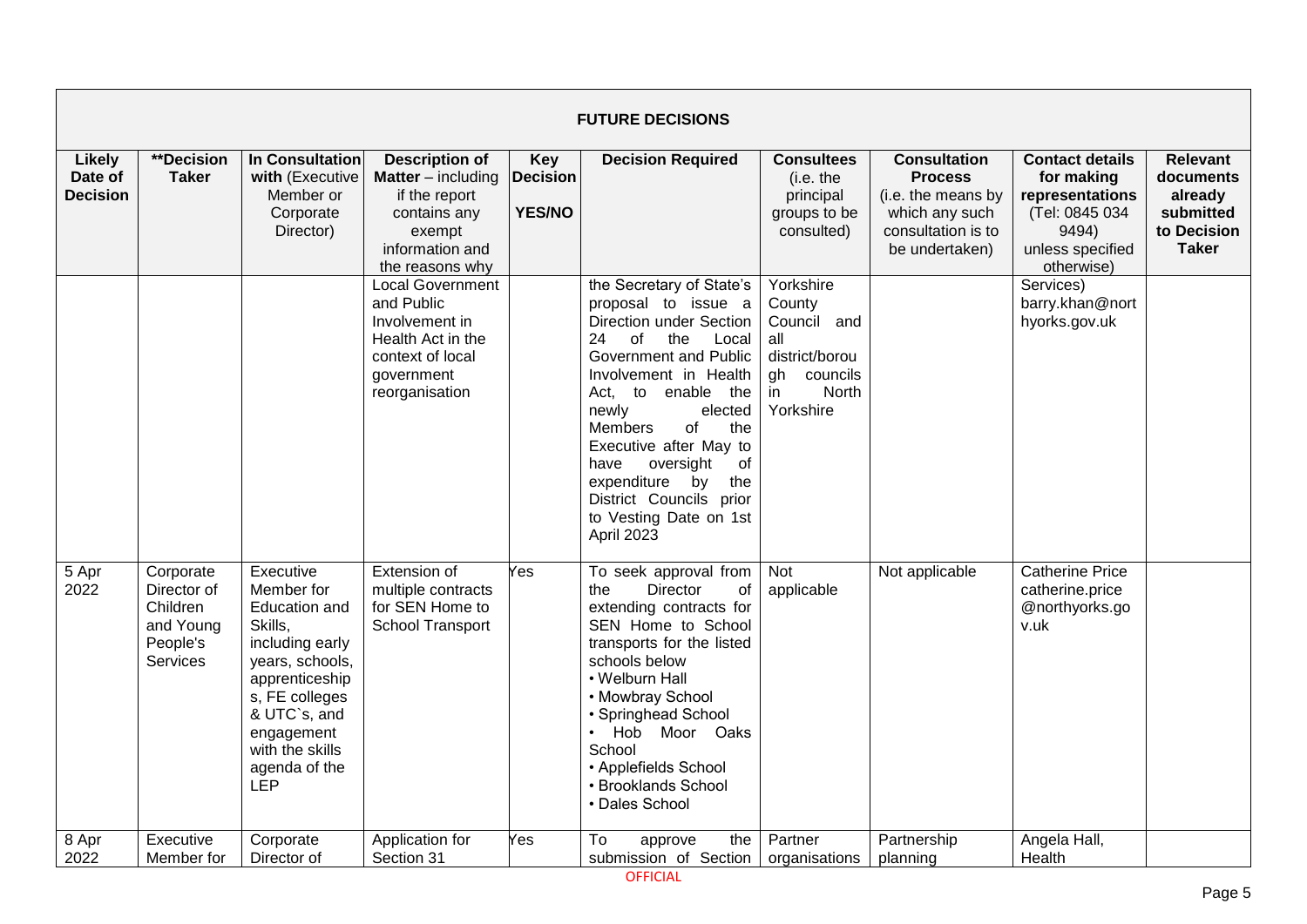|                                      | <b>FUTURE DECISIONS</b>                                                                                                            |                                                                                                                                                              |                                                                                                                                     |                                                |                                                                                                                                                                                                                                                                                                                                     |                                                                                                                                                                                    |                                                                                                                                                                                                                                      |                                                                                                                              |                                                                                     |  |  |
|--------------------------------------|------------------------------------------------------------------------------------------------------------------------------------|--------------------------------------------------------------------------------------------------------------------------------------------------------------|-------------------------------------------------------------------------------------------------------------------------------------|------------------------------------------------|-------------------------------------------------------------------------------------------------------------------------------------------------------------------------------------------------------------------------------------------------------------------------------------------------------------------------------------|------------------------------------------------------------------------------------------------------------------------------------------------------------------------------------|--------------------------------------------------------------------------------------------------------------------------------------------------------------------------------------------------------------------------------------|------------------------------------------------------------------------------------------------------------------------------|-------------------------------------------------------------------------------------|--|--|
| Likely<br>Date of<br><b>Decision</b> | **Decision<br><b>Taker</b>                                                                                                         | In Consultation<br>with (Executive<br>Member or<br>Corporate<br>Director)                                                                                    | <b>Description of</b><br><b>Matter</b> – including<br>if the report<br>contains any<br>exempt<br>information and<br>the reasons why | <b>Key</b><br><b>Decision</b><br><b>YES/NO</b> | <b>Decision Required</b>                                                                                                                                                                                                                                                                                                            | <b>Consultees</b><br>(i.e. the<br>principal<br>groups to be<br>consulted)                                                                                                          | <b>Consultation</b><br><b>Process</b><br>(i.e. the means by<br>which any such<br>consultation is to<br>be undertaken)                                                                                                                | <b>Contact details</b><br>for making<br>representations<br>(Tel: 0845 034<br>9494)<br>unless specified<br>otherwise)         | <b>Relevant</b><br>documents<br>already<br>submitted<br>to Decision<br><b>Taker</b> |  |  |
|                                      | Public<br>Health,<br>Prevention<br>and<br>Supported<br>Housing,<br>including<br>Sustainabilit<br>y and<br>Transformati<br>on Plans | <b>Health and</b><br>Adult Services,<br>Corporate<br>Director of<br>Strategic<br>Resources.<br>Director of<br><b>Public Health</b><br>for North<br>Yorkshire | <b>Substance Misuse</b><br>Grants                                                                                                   |                                                | 31 grants associated<br>with<br>supporting<br>improvements in the<br>quality and capacity of<br>drug<br>and<br>alcohol<br>between<br>treatment<br>2022/23 and 2024/25<br>as part of a consortium<br>arrangement and to<br>accept any<br>funding<br>offered as a result of<br>the application and<br>associated<br>approve<br>spend. | including<br>Police,<br>Probation<br>Office of the<br>Fire<br>Police,<br>Crime<br>and<br>Commission<br>North<br>er.<br>Yorkshire<br>Horizons,<br>North<br>Yorkshire<br><b>RISE</b> | meetings                                                                                                                                                                                                                             | Improvement<br>Manager<br>angela.hall@nor<br>thyorks.gov.uk                                                                  |                                                                                     |  |  |
| 19 Apr<br>2022                       | Executive                                                                                                                          |                                                                                                                                                              | Children and<br>Young People's<br>Service, Capital<br>investment in<br>schools                                                      | Yes                                            | To brief Executive on<br>the approach for good<br>estate management of<br><b>NYCC</b><br>maintained<br>schools, and to seek<br>for<br>approval<br>the<br>categories of projects<br>to be prioritised for<br>capital investment                                                                                                      | Schools<br>Forum<br>followed<br>by<br>wider<br>distribution to<br><b>NYCC</b><br>maintained<br>schools                                                                             | Schools<br>at<br>Item<br>Forum<br>meeting<br>on 20<br>January<br>2022.<br>Schools<br>consulted<br>24<br>between<br>January and 21<br>February 2022. In<br>writing to Andrew<br>Dixon by email:<br>Andrew.dixon@n<br>orthyorks.gov.uk | Andrew Dixon,<br>Strategic<br>Planning<br>Manager,<br>Education &<br><b>Skills</b><br>andrew.dixon@<br>northyorks.gov.u<br>k |                                                                                     |  |  |
| 19 Apr<br>2022                       | Executive                                                                                                                          |                                                                                                                                                              | Harrogate Grove<br>Road and<br>Woodfield<br>Community<br><b>Primary Schools</b>                                                     | Yes                                            | (Subject to approval by<br>Executive<br>22<br>on<br>2022<br>February<br>to<br>publish<br>statutory<br>proposals)                                                                                                                                                                                                                    | Parents,<br>Staff,<br>Governors.<br><b>Local Elected</b><br>Members,<br><b>District</b>                                                                                            | <b>Public</b><br>consultation from<br>2 December to 28<br>January.<br>Statutory<br>proposals                                                                                                                                         | John Lee, CYPS<br>Strategic<br><b>Planning Officer</b><br>john.s.lee@nort<br>hyorks.gov.uk                                   |                                                                                     |  |  |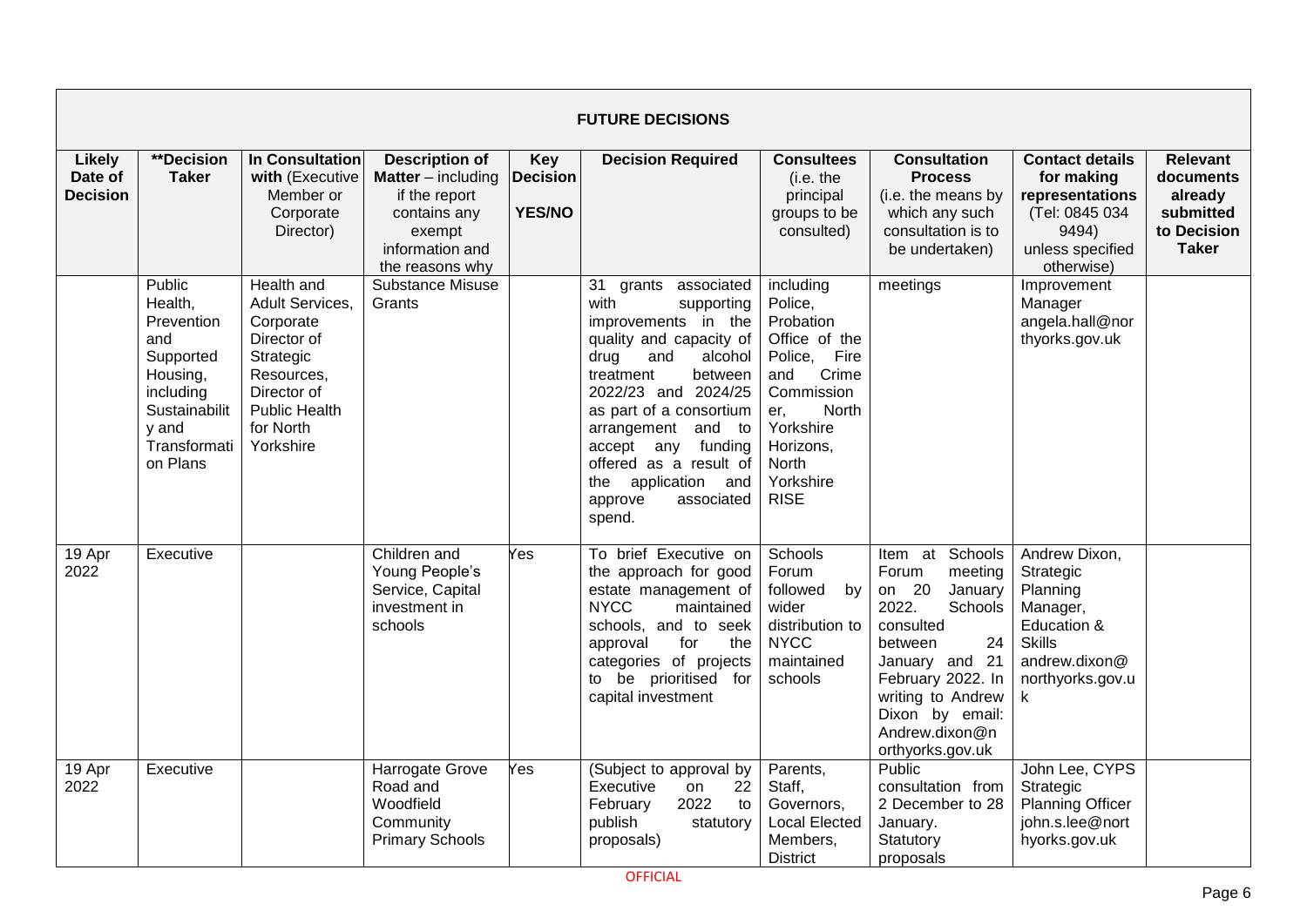|                                             | <b>FUTURE DECISIONS</b>    |                                                                           |                                                                                                                                       |                                                |                                                                                                                                                                                                                                                                                                                                                                                                                                                                                                                                                                                                                                                      |                                                                           |                                                                                                                                                                                                                                                                                                                                                                                     |                                                                                                                      |                                                                                     |  |  |  |
|---------------------------------------------|----------------------------|---------------------------------------------------------------------------|---------------------------------------------------------------------------------------------------------------------------------------|------------------------------------------------|------------------------------------------------------------------------------------------------------------------------------------------------------------------------------------------------------------------------------------------------------------------------------------------------------------------------------------------------------------------------------------------------------------------------------------------------------------------------------------------------------------------------------------------------------------------------------------------------------------------------------------------------------|---------------------------------------------------------------------------|-------------------------------------------------------------------------------------------------------------------------------------------------------------------------------------------------------------------------------------------------------------------------------------------------------------------------------------------------------------------------------------|----------------------------------------------------------------------------------------------------------------------|-------------------------------------------------------------------------------------|--|--|--|
| <b>Likely</b><br>Date of<br><b>Decision</b> | **Decision<br><b>Taker</b> | In Consultation<br>with (Executive<br>Member or<br>Corporate<br>Director) | <b>Description of</b><br><b>Matter</b> $-$ including<br>if the report<br>contains any<br>exempt<br>information and<br>the reasons why | <b>Key</b><br><b>Decision</b><br><b>YES/NO</b> | <b>Decision Required</b>                                                                                                                                                                                                                                                                                                                                                                                                                                                                                                                                                                                                                             | <b>Consultees</b><br>(i.e. the<br>principal<br>groups to be<br>consulted) | <b>Consultation</b><br><b>Process</b><br>(i.e. the means by<br>which any such<br>consultation is to<br>be undertaken)                                                                                                                                                                                                                                                               | <b>Contact details</b><br>for making<br>representations<br>(Tel: 0845 034<br>9494)<br>unless specified<br>otherwise) | <b>Relevant</b><br>documents<br>already<br>submitted<br>to Decision<br><b>Taker</b> |  |  |  |
|                                             |                            |                                                                           |                                                                                                                                       |                                                | Following<br>the<br>publication of statutory<br>proposals, to determine<br>whether to amalgamate<br>Road<br>Grove<br>and<br>Woodfield Community<br>Schools,<br>Primary<br>through the technical<br>closure of Woodfield<br>Primary<br>Community<br>School as a separate<br>entity from 31 August<br>2022,<br>and<br>the<br>enlargement<br>of<br>premises<br>and<br>the<br>expansion onto<br>Woodfield site of Grove<br>Road<br>Community<br>Primary School from 1<br>September 2022.<br>if<br>there<br>are<br>no<br>objections<br>to<br>the<br>statutory proposals, the<br>Executive Member for<br>Education and Skills)<br>will take this decision. | Council,<br>Diocesan<br>Boards and<br>other<br>local<br>stakeholders.     | published<br>on<br><b>NYCC</b><br>website.<br>Statutory<br>proposals<br>representation<br>from<br>3<br>period<br>31<br>March<br>to<br>March.<br>In writing to the<br>Corporate<br>Director- Children<br>and<br>Young<br>People's Service,<br>County<br>Hall,<br>Northallerton,<br>DL7 8AE, or by<br>email<br>to<br>schoolorganisatio<br>n@northyorks.go<br>v.uk by 31 March<br>2022 |                                                                                                                      |                                                                                     |  |  |  |
| 19 Apr<br>2022                              | Executive                  |                                                                           | School catchment<br>area decision<br>following the<br>closure of<br><b>Baldersby St</b>                                               | Yes                                            | In January 2022 the<br>of State<br>Secretary<br>confirmed<br>that<br>Baldersby St James<br>Primary School<br>will                                                                                                                                                                                                                                                                                                                                                                                                                                                                                                                                    | Parents and<br>wider<br>community in<br>the areas of<br>Baldersby,        | $\mathsf{A}$<br>joint<br>consultation with<br>Elevate<br>Multi<br>Academy Trust is<br>to be undertaken                                                                                                                                                                                                                                                                              | Andrew Dixon,<br>Strategic<br>Planning<br>Manager,<br>Education &                                                    |                                                                                     |  |  |  |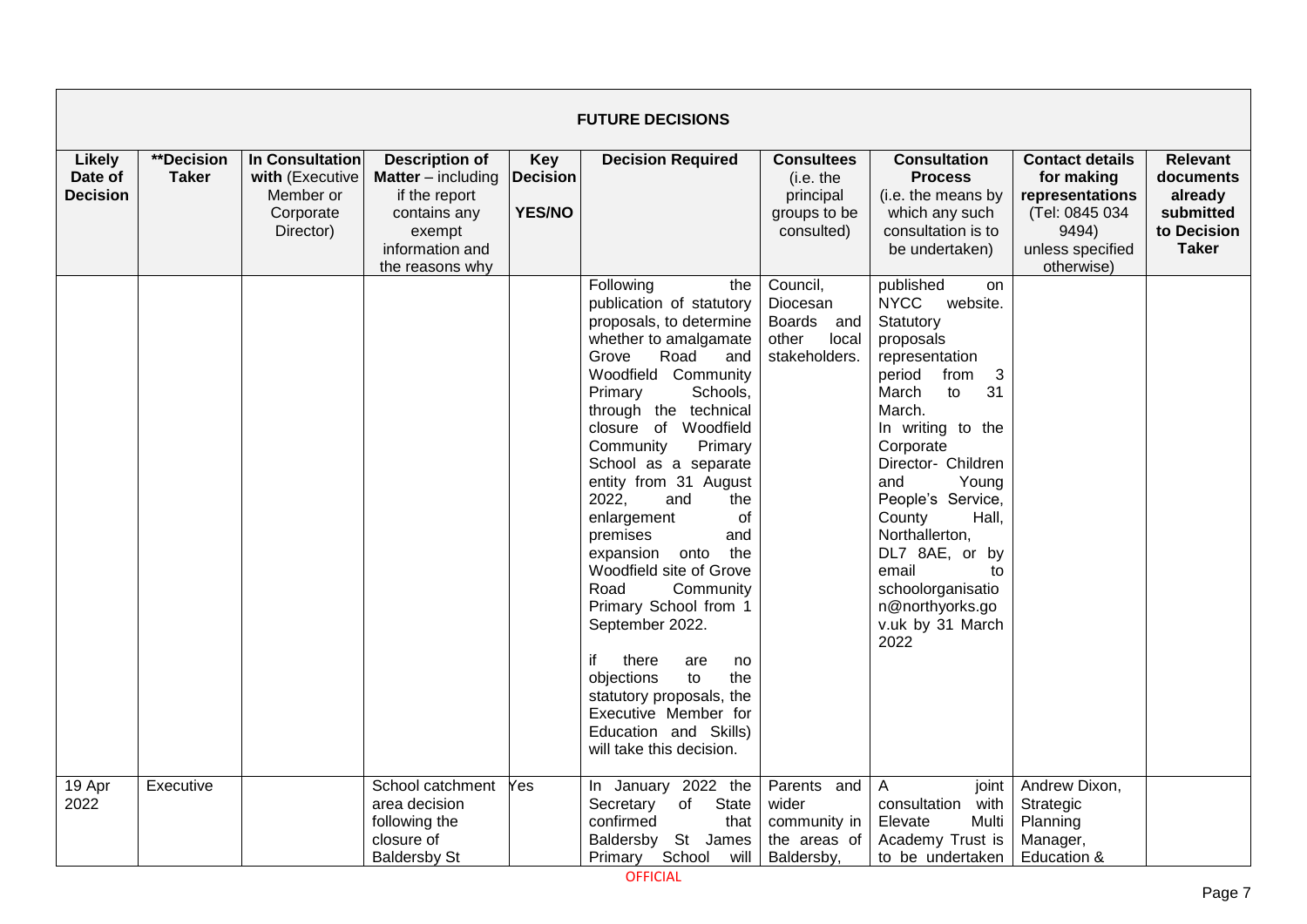|                                             | <b>FUTURE DECISIONS</b>    |                                                                           |                                                                                                                                       |                                                |                                                                                                                                                                                                                                                                                                                                                                                                                        |                                                                                                                                                                                      |                                                                                                                                                                                                                                                                                                                                                                                                                                                                               |                                                                                                                      |                                                                                     |  |  |  |
|---------------------------------------------|----------------------------|---------------------------------------------------------------------------|---------------------------------------------------------------------------------------------------------------------------------------|------------------------------------------------|------------------------------------------------------------------------------------------------------------------------------------------------------------------------------------------------------------------------------------------------------------------------------------------------------------------------------------------------------------------------------------------------------------------------|--------------------------------------------------------------------------------------------------------------------------------------------------------------------------------------|-------------------------------------------------------------------------------------------------------------------------------------------------------------------------------------------------------------------------------------------------------------------------------------------------------------------------------------------------------------------------------------------------------------------------------------------------------------------------------|----------------------------------------------------------------------------------------------------------------------|-------------------------------------------------------------------------------------|--|--|--|
| <b>Likely</b><br>Date of<br><b>Decision</b> | **Decision<br><b>Taker</b> | In Consultation<br>with (Executive<br>Member or<br>Corporate<br>Director) | <b>Description of</b><br><b>Matter</b> $-$ including<br>if the report<br>contains any<br>exempt<br>information and<br>the reasons why | <b>Key</b><br><b>Decision</b><br><b>YES/NO</b> | <b>Decision Required</b>                                                                                                                                                                                                                                                                                                                                                                                               | <b>Consultees</b><br>(i.e. the<br>principal<br>groups to be<br>consulted)                                                                                                            | <b>Consultation</b><br><b>Process</b><br>(i.e. the means by<br>which any such<br>consultation is to<br>be undertaken)                                                                                                                                                                                                                                                                                                                                                         | <b>Contact details</b><br>for making<br>representations<br>(Tel: 0845 034<br>9494)<br>unless specified<br>otherwise) | <b>Relevant</b><br>documents<br>already<br>submitted<br>to Decision<br><b>Taker</b> |  |  |  |
|                                             |                            |                                                                           | James Primary<br>School                                                                                                               |                                                | close in August 2022.<br>Executive<br>will<br>be<br>required to determine<br>the<br>future<br>arrangements for the<br>Baldersby St James'<br>catchment area in as<br>far as they concern<br><b>NYCC</b><br>maintained<br>schools.<br>if<br>there<br>are<br>no<br>objections<br>to<br>the<br>the<br>proposals,<br>Executive Member for<br><b>Education and Skills</b><br>Report to Executive 12<br>October 2021 refers. | Dishforth CE<br>Primary<br>School,<br>Carlton<br>Miniott<br>Primary<br>School<br>and<br>Topcliffe<br>Primary<br>School.<br>Other<br>local<br>schools and<br>Early Years<br>providers | 11<br>between<br>February and 1<br>April 2022.<br>Via<br>email<br>to<br>schoolorganisatio<br>n@northyorks.go<br>v.uk for general<br>comments,<br><sub>or</sub><br>specific<br>comments on the<br><b>CE</b><br><b>Dishforth</b><br>School<br>Primary<br>proposal.<br>Via<br>email<br>to<br>Office@elevatem<br>for<br>at.org<br>comments<br>specific to<br>the<br>proposals<br>for<br>Carlton<br>Miniott<br>and/or<br>Topcliffe<br>schools.<br>All comments by<br>1 April 2022. | <b>Skills</b><br>andrew.dixon@<br>northyorks.gov.u<br>k                                                              |                                                                                     |  |  |  |
| 19 Apr<br>2022                              | Executive                  |                                                                           | Consideration of<br>proposed<br>amendments to<br>the Council's<br>Constitution for                                                    | Yes                                            | Subject<br>to<br>any<br>Members<br>comments<br>may<br>have,<br>to<br>the<br>recommend<br>proposed amendments                                                                                                                                                                                                                                                                                                           | Relevant<br><b>NYCC</b><br>Officers and<br><b>Members</b><br>The                                                                                                                     | Correspondence<br>and meetings                                                                                                                                                                                                                                                                                                                                                                                                                                                | Daniel Harry,<br>Democratic<br>Services and<br>Scrutiny<br>Manager                                                   |                                                                                     |  |  |  |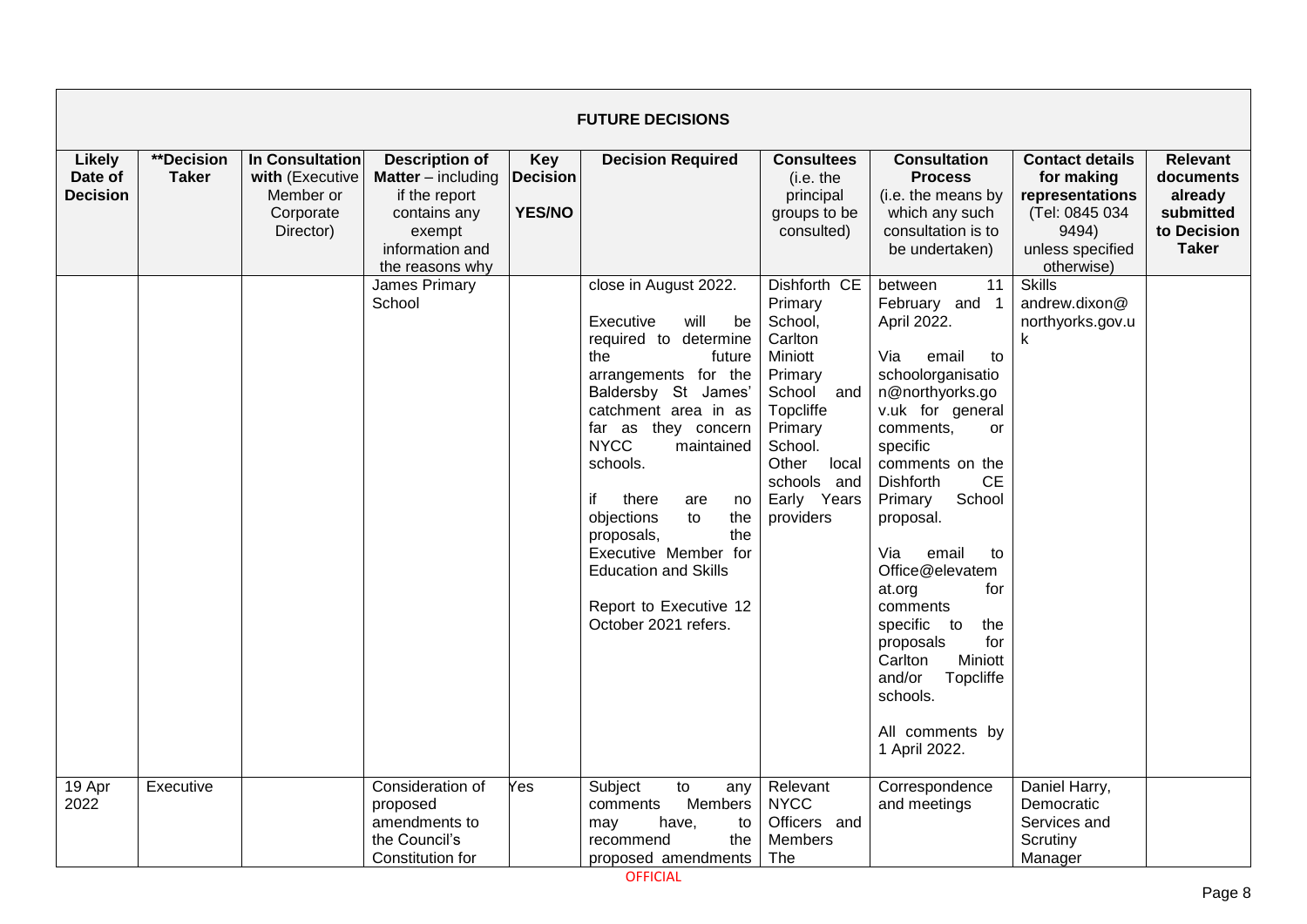|                                             | <b>FUTURE DECISIONS</b>                                                                                                                                                                                         |                                                                           |                                                                                                                                     |                                         |                                                                                                                                                                                                                                                                          |                                                                                                                                      |                                                                                                                                                                                                                                                                                                            |                                                                                                                       |                                                                                     |  |  |  |
|---------------------------------------------|-----------------------------------------------------------------------------------------------------------------------------------------------------------------------------------------------------------------|---------------------------------------------------------------------------|-------------------------------------------------------------------------------------------------------------------------------------|-----------------------------------------|--------------------------------------------------------------------------------------------------------------------------------------------------------------------------------------------------------------------------------------------------------------------------|--------------------------------------------------------------------------------------------------------------------------------------|------------------------------------------------------------------------------------------------------------------------------------------------------------------------------------------------------------------------------------------------------------------------------------------------------------|-----------------------------------------------------------------------------------------------------------------------|-------------------------------------------------------------------------------------|--|--|--|
| <b>Likely</b><br>Date of<br><b>Decision</b> | **Decision<br><b>Taker</b>                                                                                                                                                                                      | In Consultation<br>with (Executive<br>Member or<br>Corporate<br>Director) | <b>Description of</b><br><b>Matter</b> – including<br>if the report<br>contains any<br>exempt<br>information and<br>the reasons why | Key<br><b>Decision</b><br><b>YES/NO</b> | <b>Decision Required</b>                                                                                                                                                                                                                                                 | <b>Consultees</b><br>(i.e. the<br>principal<br>groups to be<br>consulted)                                                            | <b>Consultation</b><br><b>Process</b><br>(i.e. the means by<br>which any such<br>consultation is to<br>be undertaken)                                                                                                                                                                                      | <b>Contact details</b><br>for making<br>representations<br>(Tel: 0845 034<br>9494)<br>unless specified<br>otherwise)  | <b>Relevant</b><br>documents<br>already<br>submitted<br>to Decision<br><b>Taker</b> |  |  |  |
|                                             |                                                                                                                                                                                                                 |                                                                           | recommendation<br>to full Council                                                                                                   |                                         | to the Constitution to<br>full<br>Council<br>for<br>approval.                                                                                                                                                                                                            | Members'<br>Working<br>Group on the<br>Constitution                                                                                  |                                                                                                                                                                                                                                                                                                            | daniel.harry@no<br>rthyorks.gov.uk                                                                                    |                                                                                     |  |  |  |
| 19 Apr<br>2022                              | Executive                                                                                                                                                                                                       |                                                                           | <b>Adult Social Care</b><br><b>Charging Reform</b><br>Trailblazer<br>Scheme                                                         | Yes                                     | To agree acceptance<br>North Yorkshire<br>for<br>County Council to be<br>part of the Adult Social<br>Care<br>Trailblazer<br>Scheme on charging<br>with<br>reform,<br>review<br>points in May, August<br>and November 2022 to<br>inform decisions about<br>implementation | N/A                                                                                                                                  | N/A                                                                                                                                                                                                                                                                                                        | Richard Webb,<br>Corporate<br>Director of<br>Health and Adult<br>Services<br>richard.webb@n<br>orthyorks.gov.uk       |                                                                                     |  |  |  |
| 19 Apr<br>2022                              | Executive<br>Member for<br>Education<br>and Skills,<br>including<br>early years,<br>schools,<br>apprentices<br>hips, FE<br>colleges &<br>UTC`s, and<br>engagement<br>with the<br>skills<br>agenda of<br>the LEP |                                                                           | <b>Review of Special</b><br>Educational<br>Needs and<br><b>Disabilities</b><br>Provision                                            | Yes                                     | To consider feedback<br>from first consultation<br>and seeking approval<br>next stage of<br>for<br>consultation.                                                                                                                                                         | Parents<br>Carers,<br>Professionals<br>, children and<br>young<br>people,<br>special<br>schools and<br>North<br>Yorkshire<br>schools | consultation<br>The<br>follow the<br>will<br>statutory process.<br>All details of the<br>consultation<br>will<br>be available on<br>the NYCC public<br>website;<br>alternative<br>formats can be<br>provided<br>upon<br>request.<br>Responses<br>to<br>Sage,<br>Jane Le<br>Assistant Director<br>Inclusion | Chris Reynolds,<br>Head of SEND<br>Strategic<br>Planning and<br>Resources<br>chris.reynolds@<br>northyorks.gov.u<br>k |                                                                                     |  |  |  |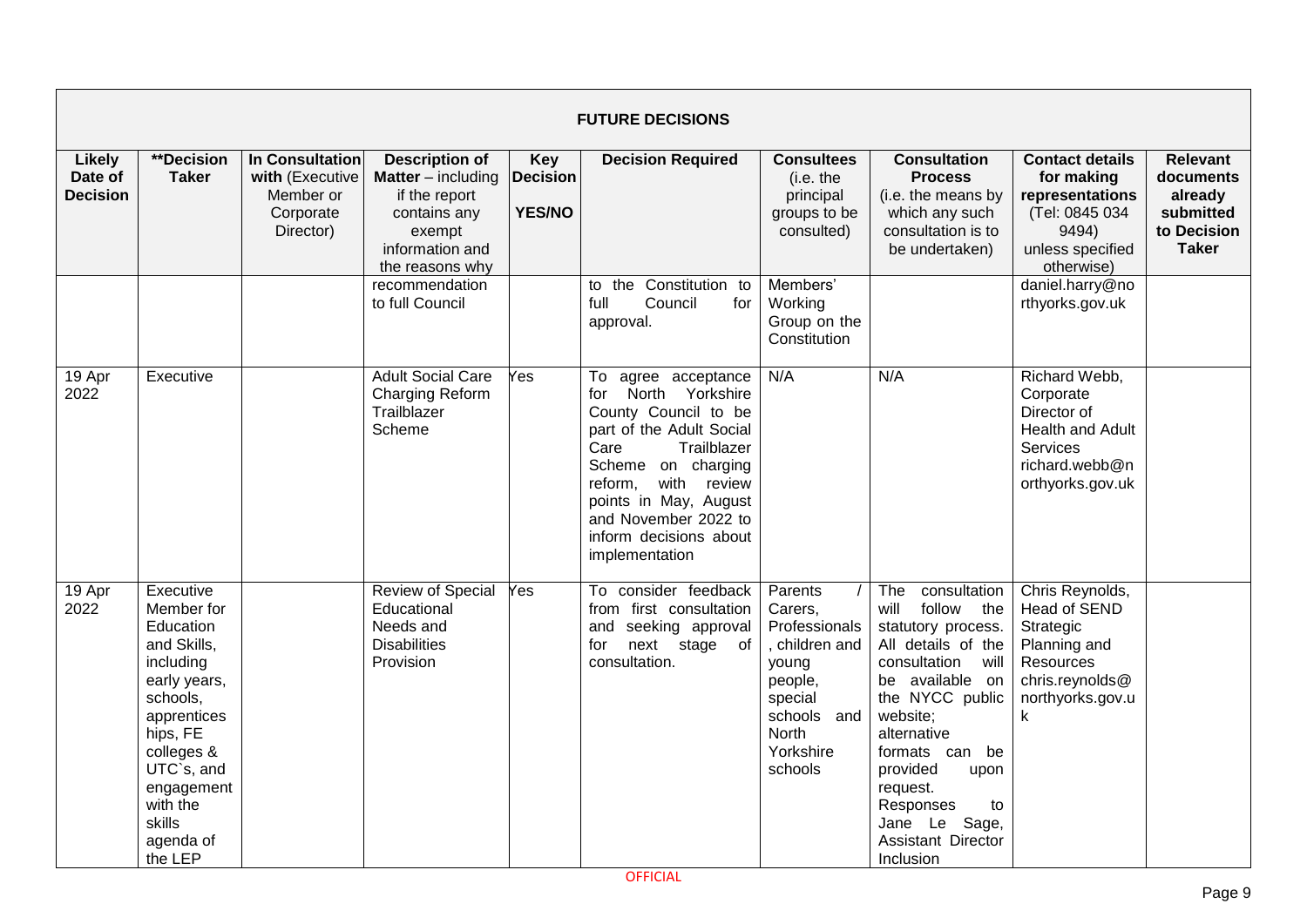|                                             | <b>FUTURE DECISIONS</b>                                                   |                                                                                                                                                                                                                      |                                                                                                                                            |                                                |                                                                                                                                                                                                 |                                                                           |                                                                                                                       |                                                                                                                      |                                                                                     |  |  |  |
|---------------------------------------------|---------------------------------------------------------------------------|----------------------------------------------------------------------------------------------------------------------------------------------------------------------------------------------------------------------|--------------------------------------------------------------------------------------------------------------------------------------------|------------------------------------------------|-------------------------------------------------------------------------------------------------------------------------------------------------------------------------------------------------|---------------------------------------------------------------------------|-----------------------------------------------------------------------------------------------------------------------|----------------------------------------------------------------------------------------------------------------------|-------------------------------------------------------------------------------------|--|--|--|
| <b>Likely</b><br>Date of<br><b>Decision</b> | **Decision<br><b>Taker</b>                                                | <b>In Consultation</b><br>with (Executive<br>Member or<br>Corporate<br>Director)                                                                                                                                     | <b>Description of</b><br><b>Matter</b> – including<br>if the report<br>contains any<br>exempt<br>information and<br>the reasons why        | <b>Key</b><br><b>Decision</b><br><b>YES/NO</b> | <b>Decision Required</b>                                                                                                                                                                        | <b>Consultees</b><br>(i.e. the<br>principal<br>groups to be<br>consulted) | <b>Consultation</b><br><b>Process</b><br>(i.e. the means by<br>which any such<br>consultation is to<br>be undertaken) | <b>Contact details</b><br>for making<br>representations<br>(Tel: 0845 034<br>9494)<br>unless specified<br>otherwise) | <b>Relevant</b><br>documents<br>already<br>submitted<br>to Decision<br><b>Taker</b> |  |  |  |
|                                             |                                                                           |                                                                                                                                                                                                                      |                                                                                                                                            |                                                |                                                                                                                                                                                                 |                                                                           | Email:<br>Jane.LeSage@no<br>rthyorks.gov.uk                                                                           |                                                                                                                      |                                                                                     |  |  |  |
| 19 Apr<br>2022                              | Corporate<br>Director of<br>Children<br>and Young<br>People's<br>Services | Executive<br>Member for<br><b>Education and</b><br>Skills,<br>including early<br>years, schools,<br>apprenticeship<br>s, FE colleges<br>& UTC`s, and<br>engagement<br>with the skills<br>agenda of the<br><b>LEP</b> | <b>Holiday Activities</b><br>and Food<br>Programme                                                                                         | Yes                                            | give approval to<br>To<br>enter into procurement<br>arrangements<br>for<br>delivery of the Holiday<br>Activity Programme for<br>$2022 - 2024$                                                   | Not<br>applicable                                                         | Not applicable                                                                                                        | <b>Howard Emmett</b><br>howard.emmett<br>@northyorks.go<br>v.uk                                                      |                                                                                     |  |  |  |
| 20 Apr<br>2022                              | Assistant<br>Chief<br>Executive -<br>Legal and<br>Democratic<br>Services  |                                                                                                                                                                                                                      | Settlement<br>Agreement - Joint<br><b>Insurance Cost</b>                                                                                   | Yes                                            | consider<br>To<br>the<br>settlement agreement<br>relating to an insurance<br>cost issue under the<br>PPP waste contract                                                                         | City of York<br>Council                                                   | Email                                                                                                                 | <b>Catriona Gatrell</b><br>catriona.gatrell<br>@northyorks.go<br>v.uk                                                |                                                                                     |  |  |  |
| 22 Apr<br>2022                              | Assistant<br><b>Director</b><br>Strategic<br><b>Resources</b>             |                                                                                                                                                                                                                      | Contract<br>Extensions or new<br>Framework<br>Contracts for the<br>provision of<br><b>Property Hard</b><br><b>Facilities</b><br>Management | Yes                                            | To extend the Hard<br>Facilities Management<br>Services Contracts as<br>the<br>option<br>to<br>per<br>extend clauses within<br>Contracts<br>the<br>or<br>undertake<br>a<br>procurement exercise | Relevant<br><b>Officers</b><br>internal                                   | Not applicable.                                                                                                       | <b>Howard Emmett</b><br>howard.emmett<br>@northyorks.go<br>v.uk                                                      |                                                                                     |  |  |  |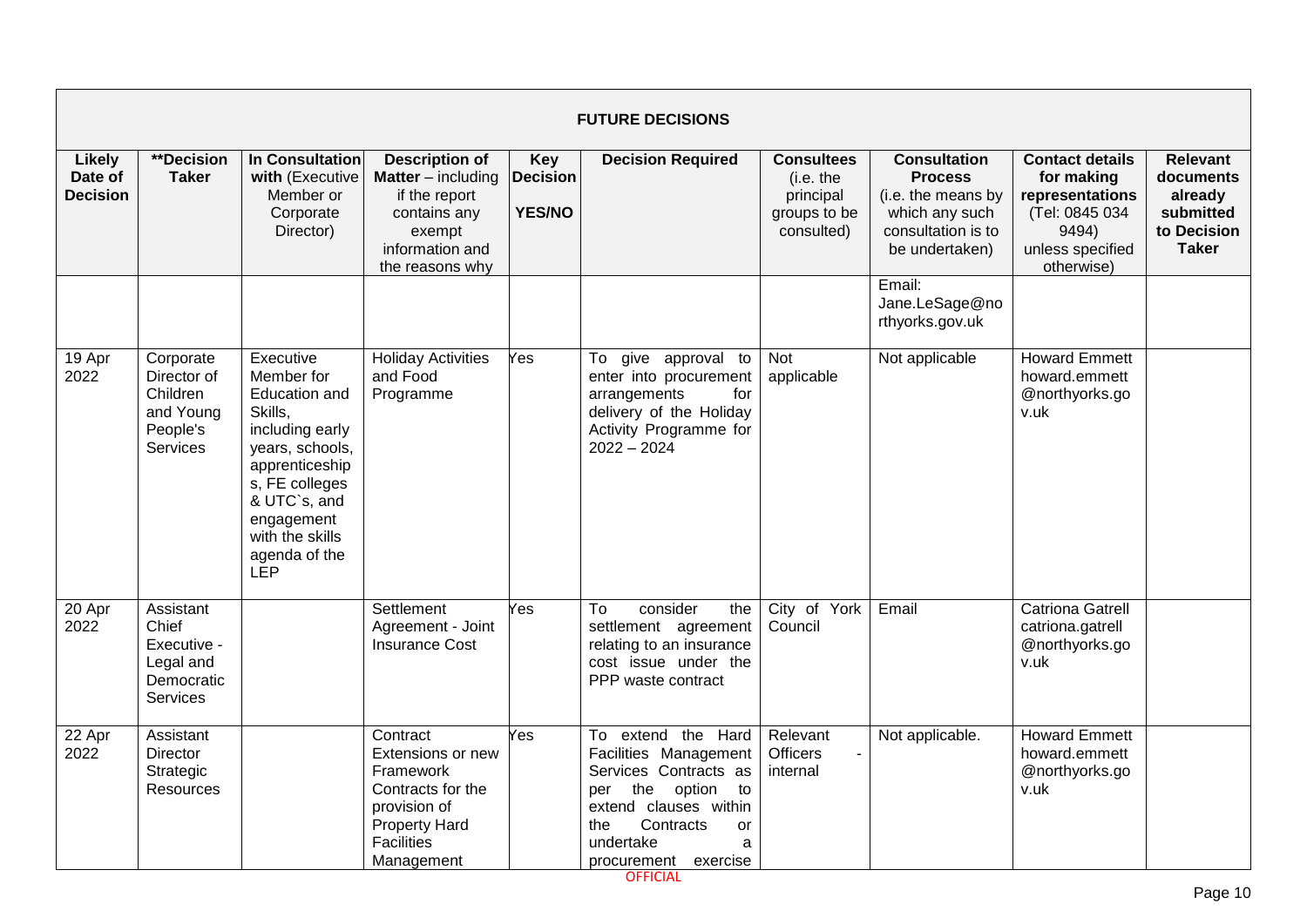|                                             | <b>FUTURE DECISIONS</b>                                                                                                                                       |                                                                                                                                                                                                  |                                                                                                                                     |                                                |                                                                                                                                                                                         |                                                                           |                                                                                                                       |                                                                                                                      |                                                                                     |  |  |  |
|---------------------------------------------|---------------------------------------------------------------------------------------------------------------------------------------------------------------|--------------------------------------------------------------------------------------------------------------------------------------------------------------------------------------------------|-------------------------------------------------------------------------------------------------------------------------------------|------------------------------------------------|-----------------------------------------------------------------------------------------------------------------------------------------------------------------------------------------|---------------------------------------------------------------------------|-----------------------------------------------------------------------------------------------------------------------|----------------------------------------------------------------------------------------------------------------------|-------------------------------------------------------------------------------------|--|--|--|
| <b>Likely</b><br>Date of<br><b>Decision</b> | <b>**Decision</b><br><b>Taker</b>                                                                                                                             | <b>In Consultation</b><br>with (Executive<br>Member or<br>Corporate<br>Director)                                                                                                                 | <b>Description of</b><br><b>Matter</b> – including<br>if the report<br>contains any<br>exempt<br>information and<br>the reasons why | <b>Key</b><br><b>Decision</b><br><b>YES/NO</b> | <b>Decision Required</b>                                                                                                                                                                | <b>Consultees</b><br>(i.e. the<br>principal<br>groups to be<br>consulted) | <b>Consultation</b><br><b>Process</b><br>(i.e. the means by<br>which any such<br>consultation is to<br>be undertaken) | <b>Contact details</b><br>for making<br>representations<br>(Tel: 0845 034<br>9494)<br>unless specified<br>otherwise) | <b>Relevant</b><br>documents<br>already<br>submitted<br>to Decision<br><b>Taker</b> |  |  |  |
|                                             |                                                                                                                                                               |                                                                                                                                                                                                  | Services                                                                                                                            |                                                | establish<br>to<br>new<br><b>Framework Contracts</b>                                                                                                                                    |                                                                           |                                                                                                                       |                                                                                                                      |                                                                                     |  |  |  |
| 22 Apr<br>2022                              | Assistant<br><b>Director</b><br>Strategic<br>Resources                                                                                                        |                                                                                                                                                                                                  | Contract for<br>electricity supply<br>from the 1st April<br>2023                                                                    | Yes                                            | utilise<br>the<br><b>YPO</b><br>To<br>Framework<br>for<br>electricity supply<br>(for<br>corporate<br>properties,<br><b>District</b><br>schools<br>and<br>Councils as<br>part of<br>LGR) | Relevant<br>officers<br>internal                                          | Not applicable                                                                                                        | <b>Howard Emmett</b><br>howard.emmett<br>@northyorks.go<br>v.uk                                                      |                                                                                     |  |  |  |
| 25 Apr<br>2022                              | Executive<br>Member for<br>Public<br>Health,<br>Prevention<br>and<br>Supported<br>Housing,<br>including<br>Sustainabilit<br>y and<br>Transformati<br>on Plans | <b>Assistant Chief</b><br>Executive -<br>Legal and<br>Democratic<br>Services,<br>Corporate<br>Director of<br>Health and<br>Adult Services,<br>Corporate<br>Director of<br>Strategic<br>Resources | Adult Weight<br>Management<br>Service<br>Government<br><b>Grant Fund</b>                                                            | Yes                                            | To accept additional<br>government grant fund<br>to extend adult weight<br>management<br>service<br>provision                                                                           | N/A                                                                       | N/A                                                                                                                   | Ruth Everson,<br>Health<br>Improvement<br>Manager<br>ruth.everson@n<br>orthyorks.gov.uk                              |                                                                                     |  |  |  |
| 27 Apr<br>2022                              | Corporate<br>Director of<br>Health and<br>Adult<br><b>Services</b>                                                                                            | Executive<br>Member for<br><b>Adult Social</b><br>Care & Health<br>Integration, incl<br>Health &                                                                                                 | Additional<br>extension to<br>Approved<br>Provider Lists                                                                            | Yes                                            | To<br>approve<br>an<br>additional extension to<br>the following Approved<br>Provider Lists;<br>Care<br>Homes<br>and<br>Homes with Nursing                                               | N/A                                                                       | N/A                                                                                                                   | Abigail Barron,<br>Head of<br>Countywisde<br>Commissioning,<br>Health and Adult<br>Services                          |                                                                                     |  |  |  |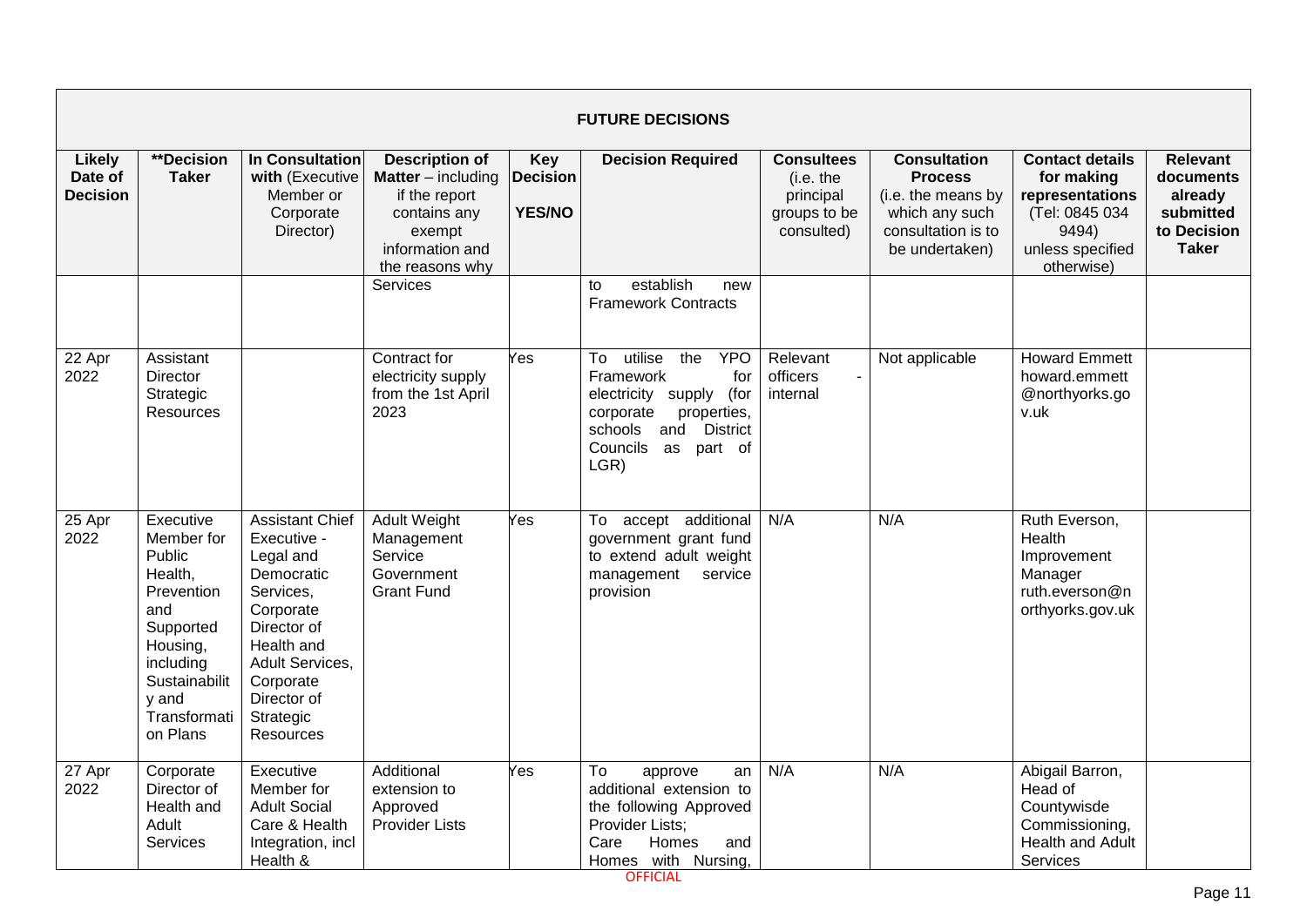|                                             | <b>FUTURE DECISIONS</b>                                   |                                                                           |                                                                                                                                                                                                                                                                                                                     |                                         |                                                                                                                                                                                                                 |                                                                           |                                                                                                                       |                                                                                                                                   |                                                                                     |  |  |  |
|---------------------------------------------|-----------------------------------------------------------|---------------------------------------------------------------------------|---------------------------------------------------------------------------------------------------------------------------------------------------------------------------------------------------------------------------------------------------------------------------------------------------------------------|-----------------------------------------|-----------------------------------------------------------------------------------------------------------------------------------------------------------------------------------------------------------------|---------------------------------------------------------------------------|-----------------------------------------------------------------------------------------------------------------------|-----------------------------------------------------------------------------------------------------------------------------------|-------------------------------------------------------------------------------------|--|--|--|
| <b>Likely</b><br>Date of<br><b>Decision</b> | **Decision<br><b>Taker</b>                                | In Consultation<br>with (Executive<br>Member or<br>Corporate<br>Director) | <b>Description of</b><br><b>Matter</b> – including<br>if the report<br>contains any<br>exempt<br>information and<br>the reasons why                                                                                                                                                                                 | Key<br><b>Decision</b><br><b>YES/NO</b> | <b>Decision Required</b>                                                                                                                                                                                        | <b>Consultees</b><br>(i.e. the<br>principal<br>groups to be<br>consulted) | <b>Consultation</b><br><b>Process</b><br>(i.e. the means by<br>which any such<br>consultation is to<br>be undertaken) | <b>Contact details</b><br>for making<br>representations<br>(Tel: 0845 034<br>9494)<br>unless specified<br>otherwise)              | <b>Relevant</b><br>documents<br>already<br>submitted<br>to Decision<br><b>Taker</b> |  |  |  |
|                                             |                                                           | Wellbeing<br>Board and<br><b>Extra Care</b>                               |                                                                                                                                                                                                                                                                                                                     |                                         | Care and<br>Domiciliary<br>Other<br>Regulated<br>and Non-<br>Services<br><b>Regulated Services</b>                                                                                                              |                                                                           |                                                                                                                       | abigail.barron@<br>northyorks.gov.u<br>k                                                                                          |                                                                                     |  |  |  |
| 28 Apr<br>2022                              | Corporate<br>Director of<br>Strategic<br><b>Resources</b> | Deputy Leader                                                             | Procurement of<br>Insurance and<br>associated claims<br>handling for<br>Casualty and<br><b>Motor Liability</b><br>(Casualty, Motor,<br>Property,<br>Travel/PA &<br>Engineering and<br>any other<br>necessary<br>insurances) for<br>NYCC and the<br>districts to<br>commence 1st<br>April 2023 in time<br>for the ne | Yes                                     | To seek approval from<br><b>Director</b><br>the<br>0f<br>Strategic Resources to<br>proceed<br>with<br>the<br>Ωf<br>procurement<br>Insurance for the new<br>council from 1st April<br>2023.                      | $N/A$ .                                                                   | N/A.                                                                                                                  | Louise Gigante,<br>Insurance and<br>Risk Officer,<br>Strategic<br>Resources<br>louise.gigante@<br>northyorks.gov.u<br>$\mathsf k$ |                                                                                     |  |  |  |
| 3 May<br>2022                               | Corporate<br>Director of<br>Strategic<br><b>Resources</b> |                                                                           | Procurement of a<br>new Kitchen MIS<br>system to replace<br>the current system<br>and increase<br>business<br>efficiencies                                                                                                                                                                                          | Yes                                     | To seek approval from<br>the<br><b>Director</b><br>of<br>Strategic Services for<br>the procurement of a<br><b>MIS</b><br>Kitchen<br>new<br>system to replace the<br>current system when<br>the contract expires | <b>CDSR</b><br>plus<br>Executive<br>Member                                | <b>No</b><br>formal<br>consultation<br>to<br>take<br>place<br>but<br>engagement with<br>key stakeholders              | Shaun Mancrief,<br><b>Head of Traded</b><br>Services,<br>Strategic<br>Resources<br>01609 536871                                   |                                                                                     |  |  |  |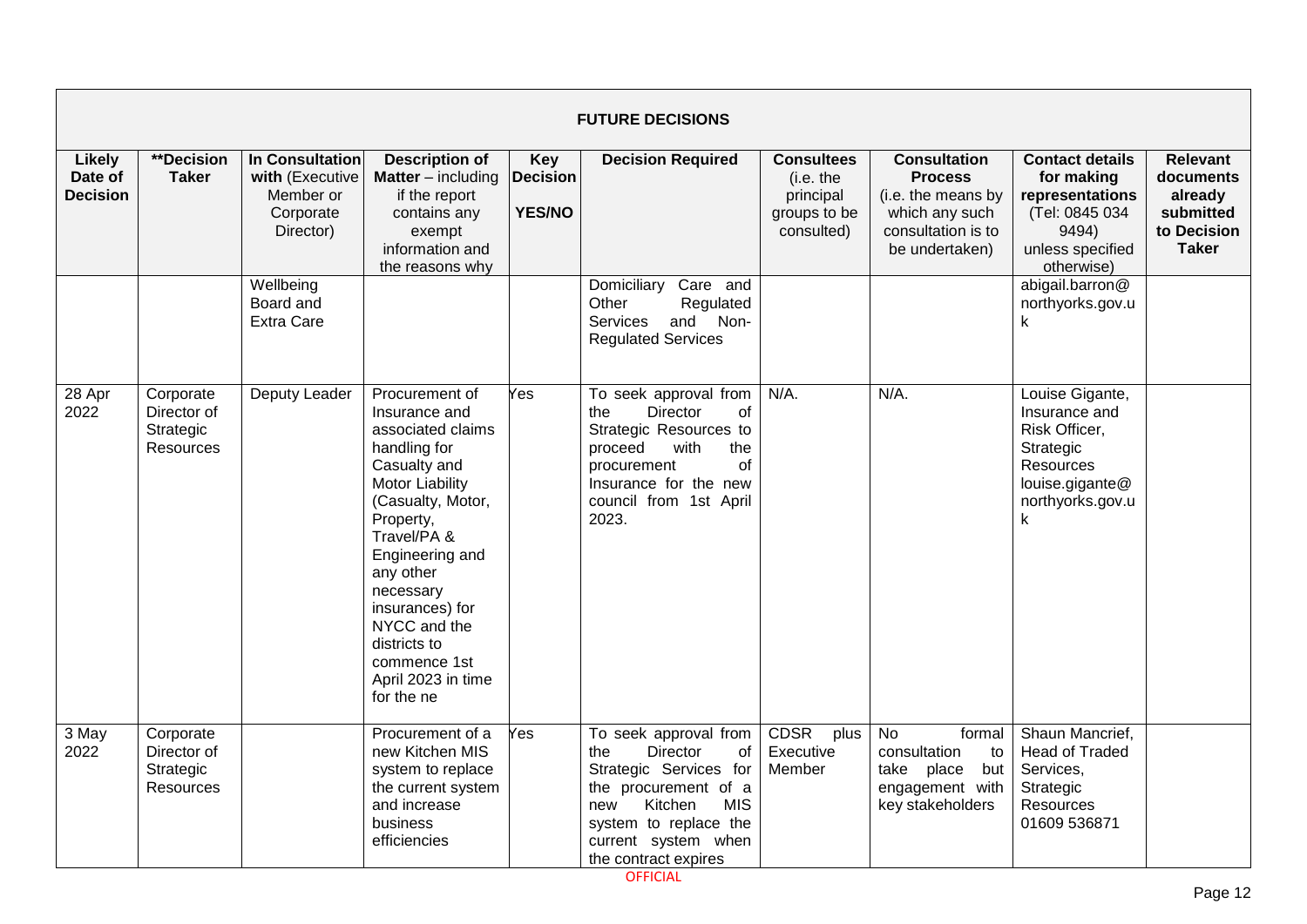|                                      |                                                                           |                                                                           |                                                                                                                                     |                                         | <b>FUTURE DECISIONS</b>                                                                                                                                                                             |                                                                                                                                      |                                                                                                                       |                                                                                                                      |                                                                                     |
|--------------------------------------|---------------------------------------------------------------------------|---------------------------------------------------------------------------|-------------------------------------------------------------------------------------------------------------------------------------|-----------------------------------------|-----------------------------------------------------------------------------------------------------------------------------------------------------------------------------------------------------|--------------------------------------------------------------------------------------------------------------------------------------|-----------------------------------------------------------------------------------------------------------------------|----------------------------------------------------------------------------------------------------------------------|-------------------------------------------------------------------------------------|
| Likely<br>Date of<br><b>Decision</b> | **Decision<br><b>Taker</b>                                                | In Consultation<br>with (Executive<br>Member or<br>Corporate<br>Director) | <b>Description of</b><br><b>Matter</b> – including<br>if the report<br>contains any<br>exempt<br>information and<br>the reasons why | Key<br><b>Decision</b><br><b>YES/NO</b> | <b>Decision Required</b>                                                                                                                                                                            | <b>Consultees</b><br>(i.e. the<br>principal<br>groups to be<br>consulted)                                                            | <b>Consultation</b><br><b>Process</b><br>(i.e. the means by<br>which any such<br>consultation is to<br>be undertaken) | <b>Contact details</b><br>for making<br>representations<br>(Tel: 0845 034<br>9494)<br>unless specified<br>otherwise) | <b>Relevant</b><br>documents<br>already<br>submitted<br>to Decision<br><b>Taker</b> |
| 11 May<br>2022                       | Corporate<br>Director of<br>Children<br>and Young<br>People's<br>Services |                                                                           | Extending the<br>contract for the<br><b>High Needs Study</b><br>Program and<br>Supported<br>Internships                             | Yes                                     | To seek approval to<br>utilize the additional 12<br>month option to extend<br>the contract.                                                                                                         |                                                                                                                                      |                                                                                                                       | Jane Le Sage,<br>AD Inclusion,<br><b>CYPS</b><br>jane.lesage@no<br>rthyorks.gov.uk                                   |                                                                                     |
| 17 May<br>2022                       | Assistant<br><b>Director</b><br>Strategic<br>Resources                    |                                                                           | Expansion of<br>Greatwood<br>Community<br>Primary and<br>Nursery School,<br>Skipton (Northern<br><b>Star Academies</b><br>Trust)    | Yes                                     | To<br>undertake<br>$\mathsf{a}$<br>procurement exercise<br>for the expansion of<br><b>Greatwood Community</b><br>Primary and Nursery<br>Skipton<br>School,<br>(Northern<br>Star<br>Academies Trust) | Relevant<br>officers<br>internal                                                                                                     | Not applicable                                                                                                        | <b>Howard Emmett</b><br>howard.emmett<br>@northyorks.go<br>v.uk                                                      |                                                                                     |
| 18 May<br>2022                       | County<br>Council                                                         |                                                                           | Consideration of<br>proposed<br>amendments to<br>the Council's<br>Constitution                                                      | No.                                     | Subject<br>to<br>any<br>Members<br>comments<br>may have, to approve<br>the<br>proposed<br>amendments<br>to the<br>Constitution.                                                                     | Relevant<br><b>NYCC</b><br>Officers and<br>Members<br>The<br>Members'<br>Working<br>Group on the<br>Constitution<br>The<br>Executive | Correspondence<br>and meetings                                                                                        | Daniel Harry,<br>Democratic<br>Services and<br>Scrutiny<br>Manager<br>daniel.harry@no<br>rthyorks.gov.uk             |                                                                                     |
| 31 May                               | Executive                                                                 |                                                                           | Closure proposal                                                                                                                    | Yes                                     | Note: if there are no                                                                                                                                                                               | Parents.                                                                                                                             | Public                                                                                                                | Andrew Dixon,                                                                                                        |                                                                                     |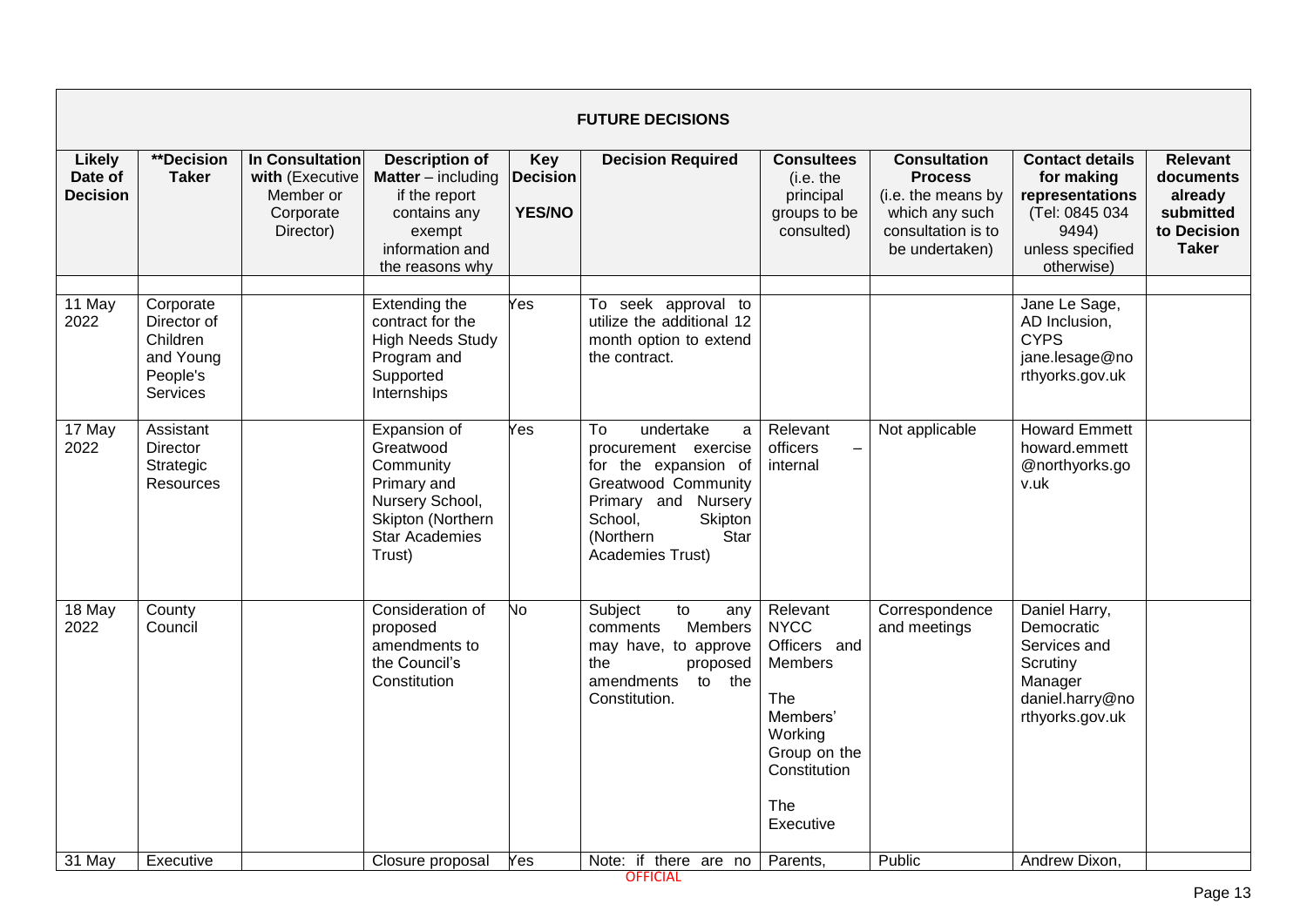|                                             |                                   |                                                                           |                                                                                                                                     |                                                | <b>FUTURE DECISIONS</b>                                                                                                                                                                                                                                                                                                                                                                                                                         |                                                                                                                                                                |                                                                                                                                                                                                                                                                                                                                                                                                                                                                                  |                                                                                                                      |                                                                                     |
|---------------------------------------------|-----------------------------------|---------------------------------------------------------------------------|-------------------------------------------------------------------------------------------------------------------------------------|------------------------------------------------|-------------------------------------------------------------------------------------------------------------------------------------------------------------------------------------------------------------------------------------------------------------------------------------------------------------------------------------------------------------------------------------------------------------------------------------------------|----------------------------------------------------------------------------------------------------------------------------------------------------------------|----------------------------------------------------------------------------------------------------------------------------------------------------------------------------------------------------------------------------------------------------------------------------------------------------------------------------------------------------------------------------------------------------------------------------------------------------------------------------------|----------------------------------------------------------------------------------------------------------------------|-------------------------------------------------------------------------------------|
| <b>Likely</b><br>Date of<br><b>Decision</b> | <b>**Decision</b><br><b>Taker</b> | In Consultation<br>with (Executive<br>Member or<br>Corporate<br>Director) | <b>Description of</b><br><b>Matter</b> – including<br>if the report<br>contains any<br>exempt<br>information and<br>the reasons why | <b>Key</b><br><b>Decision</b><br><b>YES/NO</b> | <b>Decision Required</b>                                                                                                                                                                                                                                                                                                                                                                                                                        | <b>Consultees</b><br>(i.e. the<br>principal<br>groups to be<br>consulted)                                                                                      | <b>Consultation</b><br><b>Process</b><br>(i.e. the means by<br>which any such<br>consultation is to<br>be undertaken)                                                                                                                                                                                                                                                                                                                                                            | <b>Contact details</b><br>for making<br>representations<br>(Tel: 0845 034<br>9494)<br>unless specified<br>otherwise) | <b>Relevant</b><br>documents<br>already<br>submitted<br>to Decision<br><b>Taker</b> |
| 2022                                        |                                   |                                                                           | for Weaverthorpe<br><b>CE VC Primary</b><br>School                                                                                  |                                                | objections<br>to<br>the<br>statutory proposals, the<br>Executive Member for<br>Education and Skills<br>will take this decision).<br>The decision is also<br>subject to the approval<br>by Executive on 22<br>March 2022 to publish<br>statutory proposals).<br>Following<br>the<br>publication of statutory<br>proposals, to determine<br>whether<br>to<br>close<br>Weaverthorpe CE VC<br>Primary School with<br>effect from 31 August<br>2022. | Staff,<br>Governors,<br><b>Local Elected</b><br>Members,<br><b>District</b><br>Council,<br>Diocesan<br><b>Boards</b><br>and<br>other<br>local<br>stakeholders. | consultation from<br>7 January to 18<br>February 2022.<br>Statutory<br>proposals<br>published<br>on<br><b>NYCC</b><br>website.<br>Statutory<br>proposals<br>representation<br>period from<br>$\overline{1}$<br>April to 29 April<br>2022. In writing to<br>Corporate<br>the<br>Director- Children<br>Young<br>and<br>People's Service,<br>County<br>Hall,<br>Northallerton,<br>DL7 8AE, or by<br>email<br>to<br>schoolorganisatio<br>n@northyorks.go<br>v.uk by 29 April<br>2022 | Strategic<br>Planning<br>Manager,<br>Education &<br><b>Skills</b><br>andrew.dixon@<br>northyorks.gov.u<br>k.         |                                                                                     |
| 31 May<br>2022                              | Executive                         |                                                                           | Dementia care<br>facility in<br>Harrogate                                                                                           | 'es                                            | To seek approval to<br>construct and operate<br><b>NYCC</b><br>owned<br>an<br>dementia care facility in<br>Harrogate                                                                                                                                                                                                                                                                                                                            | Other service<br>providers<br>Service<br>users<br>CQC<br>Harrogate<br>Borough                                                                                  | Formal<br>consultation<br>process in line<br>with governance.<br>Informal<br>Open<br>days. Community                                                                                                                                                                                                                                                                                                                                                                             | Dale Owens,<br>Assistant<br><b>Director</b><br>Prevention &<br>Service<br>Development,<br>Commissioning              |                                                                                     |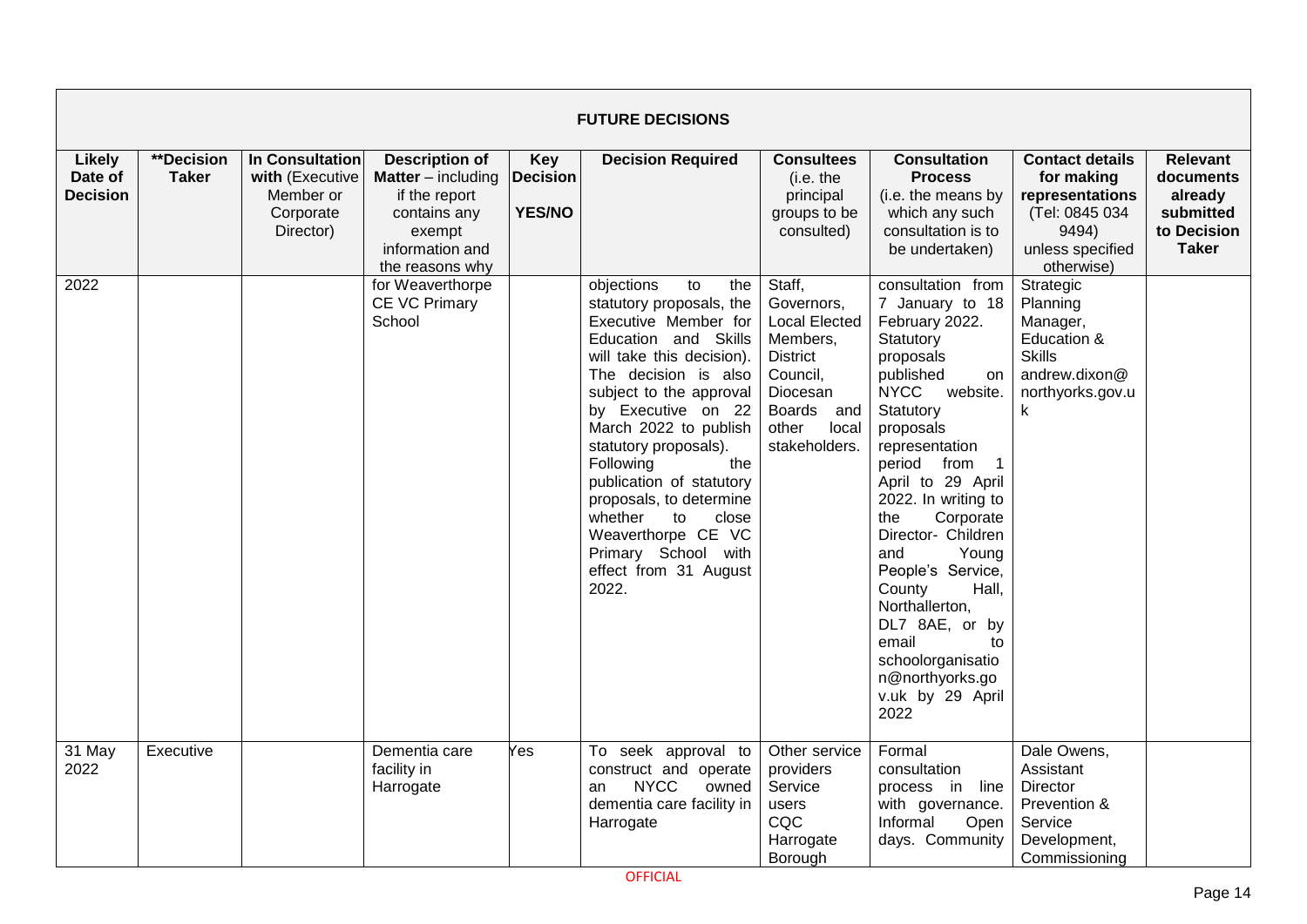|                                             |                                                                           |                                                                                                                                                                                |                                                                                                                                                                        |                                                | <b>FUTURE DECISIONS</b>                                                                                                                                                  |                                                                           |                                                                                                                       |                                                                                                                              |                                                                                                                                   |
|---------------------------------------------|---------------------------------------------------------------------------|--------------------------------------------------------------------------------------------------------------------------------------------------------------------------------|------------------------------------------------------------------------------------------------------------------------------------------------------------------------|------------------------------------------------|--------------------------------------------------------------------------------------------------------------------------------------------------------------------------|---------------------------------------------------------------------------|-----------------------------------------------------------------------------------------------------------------------|------------------------------------------------------------------------------------------------------------------------------|-----------------------------------------------------------------------------------------------------------------------------------|
| <b>Likely</b><br>Date of<br><b>Decision</b> | **Decision<br><b>Taker</b>                                                | <b>In Consultation</b><br>with (Executive<br>Member or<br>Corporate<br>Director)                                                                                               | <b>Description of</b><br><b>Matter</b> $-$ including<br>if the report<br>contains any<br>exempt<br>information and<br>the reasons why                                  | <b>Key</b><br><b>Decision</b><br><b>YES/NO</b> | <b>Decision Required</b>                                                                                                                                                 | <b>Consultees</b><br>(i.e. the<br>principal<br>groups to be<br>consulted) | <b>Consultation</b><br><b>Process</b><br>(i.e. the means by<br>which any such<br>consultation is to<br>be undertaken) | <b>Contact details</b><br>for making<br>representations<br>(Tel: 0845 034<br>9494)<br>unless specified<br>otherwise)         | <b>Relevant</b><br>documents<br>already<br>submitted<br>to Decision<br><b>Taker</b>                                               |
|                                             |                                                                           |                                                                                                                                                                                |                                                                                                                                                                        |                                                |                                                                                                                                                                          | Council<br>Local<br>community                                             | meetings                                                                                                              | (HAS)                                                                                                                        |                                                                                                                                   |
| 31 May<br>2022                              | Executive                                                                 |                                                                                                                                                                                | Children and<br>Young People's<br>Service, Schools<br><b>Condition Capital</b><br>Programme<br>2022/23                                                                 | Yes                                            | To<br>the<br>approve<br>detailed<br>Schools<br>Condition<br>Capital<br>Programme 2022/23                                                                                 | North<br>Yorkshire<br>Schools<br>Forum                                    | Item at Schools<br>Forum<br>meeting<br>on 19 May 2022                                                                 | Andrew Dixon,<br>Strategic<br>Planning<br>Manager,<br>Education &<br><b>Skills</b><br>andrew.dixon@<br>northyorks.gov.u      |                                                                                                                                   |
| 31 May<br>2022                              | Executive                                                                 |                                                                                                                                                                                | Q4 Performance<br>Monitoring and<br><b>Budget Report</b>                                                                                                               | Yes                                            | Financial<br>and<br>Performance<br>Monitoring<br>report<br>including:<br>Revenue<br>Capital<br>Plan;<br>Plan;<br>Treasury Management<br>Prudential<br>and<br>Indicators. | Management<br><b>Board</b>                                                |                                                                                                                       | Gary Fielding,<br>Corporate<br>Director for<br>Strategic<br>Resources<br>gary.fielding@n<br>orthyorks.gov.uk                 |                                                                                                                                   |
| 31 May<br>2022                              | Corporate<br>Director of<br>Children<br>and Young<br>People's<br>Services | Executive<br>Member for<br>Education and<br>Skills,<br>including early<br>years, schools,<br>apprenticeship<br>s, FE colleges<br>& UTC`s, and<br>engagement<br>with the skills | The expansion of<br><b>Barlby School</b><br>requires a<br>variation to the<br><b>PFI</b> Contract<br>dated 30 March<br>2001 between<br>NYCC and the<br>school provider | Yes                                            | Approve the terms of<br>the variation to the PFI<br>contract<br>for<br>Barlby<br>School                                                                                  | Assistant<br>Chief<br>Executive<br>Legal<br>and<br>Democratic<br>Services | Meetings<br>and<br>discussions                                                                                        | Andrew Dixon,<br>Strategic<br>Planning<br>Manager,<br>Education &<br><b>Skills</b><br>andrew.dixon@<br>northyorks.gov.u<br>k | The<br>expansion of<br>Barlby<br>School<br>requires a<br>variation to<br>the PFI<br>Contract<br>dated 30<br>March 2001<br>between |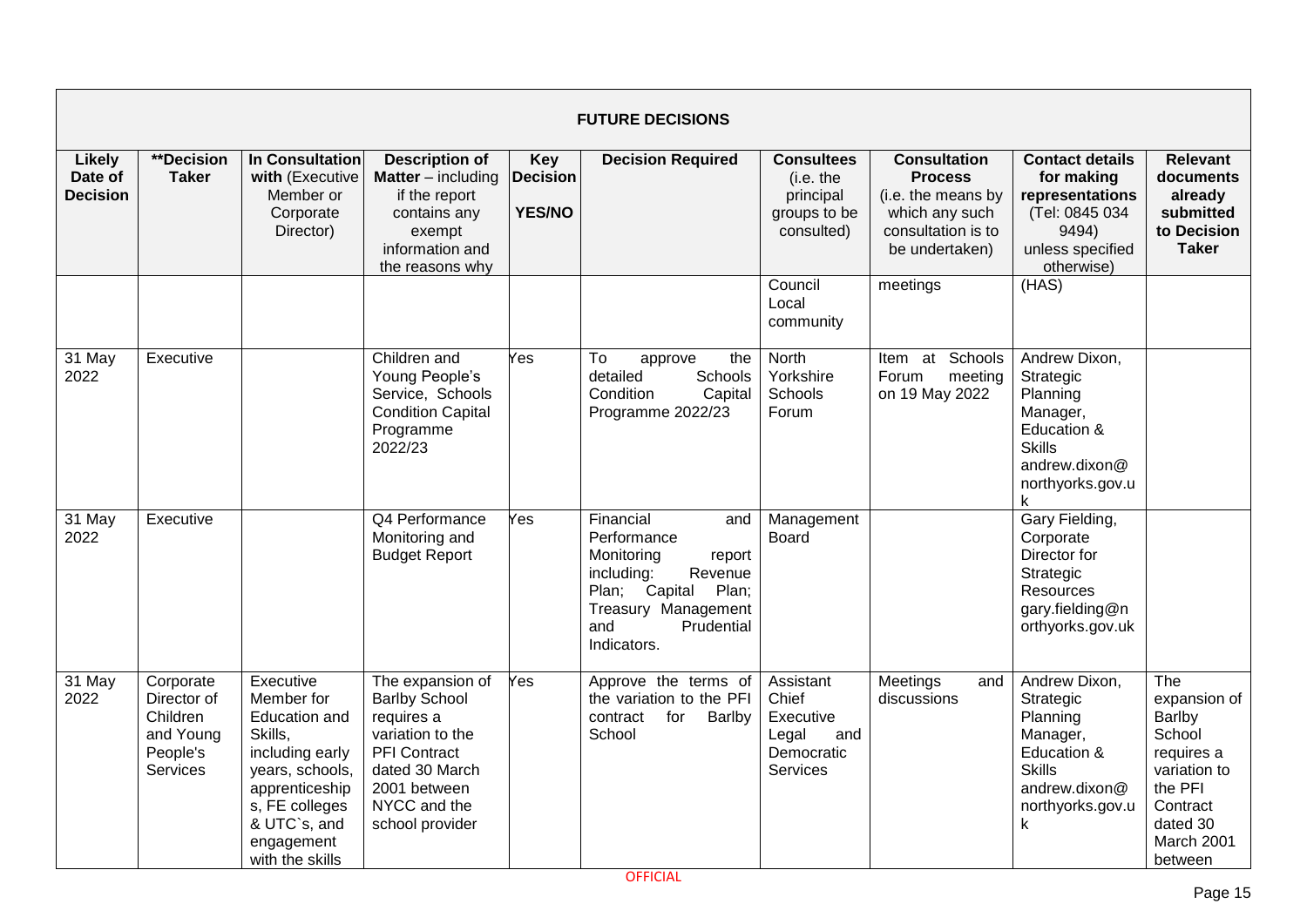|                                      |                            |                                                                                                                                                                                                                                                                                                    |                                                                                                                                     |                                                | <b>FUTURE DECISIONS</b>                                                                                                                                                                     |                                                                                                                                |                                                                                                                       |                                                                                                                                                                |                                                                                     |
|--------------------------------------|----------------------------|----------------------------------------------------------------------------------------------------------------------------------------------------------------------------------------------------------------------------------------------------------------------------------------------------|-------------------------------------------------------------------------------------------------------------------------------------|------------------------------------------------|---------------------------------------------------------------------------------------------------------------------------------------------------------------------------------------------|--------------------------------------------------------------------------------------------------------------------------------|-----------------------------------------------------------------------------------------------------------------------|----------------------------------------------------------------------------------------------------------------------------------------------------------------|-------------------------------------------------------------------------------------|
| Likely<br>Date of<br><b>Decision</b> | **Decision<br><b>Taker</b> | In Consultation<br>with (Executive<br>Member or<br>Corporate<br>Director)                                                                                                                                                                                                                          | <b>Description of</b><br><b>Matter</b> – including<br>if the report<br>contains any<br>exempt<br>information and<br>the reasons why | <b>Key</b><br><b>Decision</b><br><b>YES/NO</b> | <b>Decision Required</b>                                                                                                                                                                    | <b>Consultees</b><br>(i.e. the<br>principal<br>groups to be<br>consulted)                                                      | <b>Consultation</b><br><b>Process</b><br>(i.e. the means by<br>which any such<br>consultation is to<br>be undertaken) | <b>Contact details</b><br>for making<br>representations<br>(Tel: 0845 034<br>9494)<br>unless specified<br>otherwise)                                           | <b>Relevant</b><br>documents<br>already<br>submitted<br>to Decision<br><b>Taker</b> |
|                                      |                            | agenda of the<br>LEP                                                                                                                                                                                                                                                                               |                                                                                                                                     |                                                |                                                                                                                                                                                             |                                                                                                                                |                                                                                                                       |                                                                                                                                                                | NYCC and<br>the school<br>provider                                                  |
| 21 Jun<br>2022                       | Executive                  |                                                                                                                                                                                                                                                                                                    | Care market<br>proposals for<br>South Craven                                                                                        | No.                                            | To update Executive<br>on proposals for the<br>development of<br>the<br>adult<br>social<br>care<br>market<br>in<br>South<br>and<br>Craven<br>secure<br>formal approval for the<br>proposals | Local<br>stakeholders                                                                                                          | Stakeholder<br>meetings                                                                                               | Michael Rudd,<br>Head of Housing<br>Marketing<br>Development<br>(Commissioning)<br>, Health and<br><b>Adult Services</b><br>michael.rudd@n<br>orthyorks.gov.uk |                                                                                     |
| 21 Jun<br>2022                       | Executive                  | Executive<br>Member for<br><b>Adult Social</b><br>Care & Health<br>Integration, incl<br>Health &<br>Wellbeing<br>Board and<br>Extra Care,<br>Executive<br>Member for<br>Public Health,<br>Prevention and<br>Supported<br>Housing,<br>including<br>Sustainability<br>and<br>Transformation<br>Plans | Re-procurement<br>or in-sourcing of<br><b>Shared Lives</b><br>Scheme                                                                | Yes                                            | To seek approval to re-<br>procure or in-source<br>Shared<br>the<br>Lives<br>Scheme                                                                                                         | <b>No</b><br>formal<br>consultation.<br>An<br>engagement<br>will<br>process<br>take<br>place<br>with<br>interested<br>parties. | N/A                                                                                                                   | Adam Gray,<br>Commissioning<br>Manager, Health<br>and Adult<br><b>Services</b><br>01609 797276                                                                 |                                                                                     |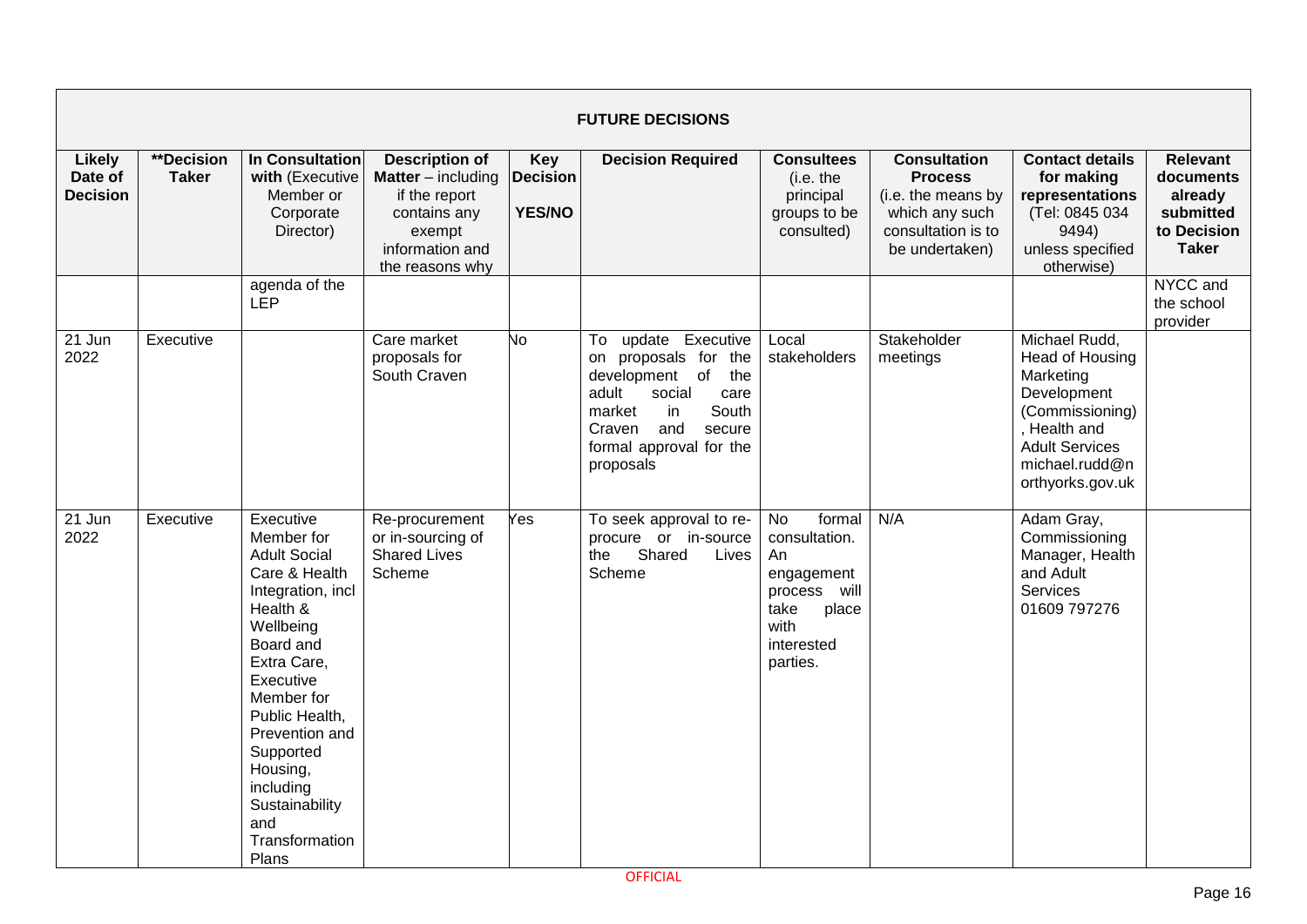|                                             |                            |                                                                           |                                                                                                                                     |                                                | <b>FUTURE DECISIONS</b>                                                                                                                                                                          |                                                                                                                                    |                                                                                                                                                                                                                                                                                     |                                                                                                                              |                                                                                     |
|---------------------------------------------|----------------------------|---------------------------------------------------------------------------|-------------------------------------------------------------------------------------------------------------------------------------|------------------------------------------------|--------------------------------------------------------------------------------------------------------------------------------------------------------------------------------------------------|------------------------------------------------------------------------------------------------------------------------------------|-------------------------------------------------------------------------------------------------------------------------------------------------------------------------------------------------------------------------------------------------------------------------------------|------------------------------------------------------------------------------------------------------------------------------|-------------------------------------------------------------------------------------|
| <b>Likely</b><br>Date of<br><b>Decision</b> | **Decision<br><b>Taker</b> | In Consultation<br>with (Executive<br>Member or<br>Corporate<br>Director) | <b>Description of</b><br><b>Matter</b> – including<br>if the report<br>contains any<br>exempt<br>information and<br>the reasons why | <b>Key</b><br><b>Decision</b><br><b>YES/NO</b> | <b>Decision Required</b>                                                                                                                                                                         | <b>Consultees</b><br>(i.e. the<br>principal<br>groups to be<br>consulted)                                                          | <b>Consultation</b><br><b>Process</b><br>(i.e. the means by<br>which any such<br>consultation is to<br>be undertaken)                                                                                                                                                               | <b>Contact details</b><br>for making<br>representations<br>(Tel: 0845 034<br>9494)<br>unless specified<br>otherwise)         | <b>Relevant</b><br>documents<br>already<br>submitted<br>to Decision<br><b>Taker</b> |
| $19$ Jul<br>2022                            | Executive                  |                                                                           | Approval to<br>implement the<br>Local Area SEND<br>Strategy                                                                         | Yes                                            | Approval to implement<br>the Local Area SEND<br>Strategy<br>(following<br>public<br>consultation)<br>recommendation<br>and<br>Full<br>Council<br>for<br>to<br>adoption<br>of<br>the<br>strategy. | Not<br>applicable                                                                                                                  | Not applicable                                                                                                                                                                                                                                                                      | Chris Reynolds,<br><b>Head of SEND</b><br>Strategic<br>Planning and<br>Resources<br>chris.reynolds@<br>northyorks.gov.u<br>k |                                                                                     |
| 19 Jul<br>2022                              | Executive                  |                                                                           | <b>Review of Special</b><br>Educational<br>Needs and<br><b>Disabilities</b><br>Provision                                            | Yes                                            | Feedback from school<br>organisation<br>consultation<br>and<br>to<br>request publication of<br>statutory notices as<br>appropriate.                                                              | Parents<br>Carers,<br>Professionals<br>children and<br>young<br>people,<br>Special<br>Schools and<br>North<br>Yorkshire<br>Schools | consultation<br>The<br>follow the<br>will<br>statutory process.<br>All details of the<br>consultation will<br>be available on<br>the NYCC public<br>website;<br>alternative<br>formats can be<br>provided<br>upon<br>request. In writing<br>to<br>jane.lesage@nort<br>hyorks.gov.uk | Chris Reynolds,<br>Head of SEND<br>Strategic<br>Planning and<br>Resources<br>chris.reynolds@<br>northyorks.gov.u<br>k        |                                                                                     |
| 19 Jul<br>2022                              | Executive                  |                                                                           | S75 Agreements<br>for Harrogate and<br><b>Rural Alliance</b>                                                                        | Yes                                            | consider<br>To<br>revised<br>S75 commissioner and<br>provider<br>agreements<br>the<br>integrated<br>for<br>community health and<br>social care services in<br>the Harrogate District             | <b>NHS</b><br>Commission<br>ers<br>and<br>Providers                                                                                | Correspondence,<br>meetings<br>and<br>Council website                                                                                                                                                                                                                               | Chris Jones-<br>King, Assistant<br><b>Director Adult</b><br>Social Care,<br>Care and<br>Support<br>chris.jones-              |                                                                                     |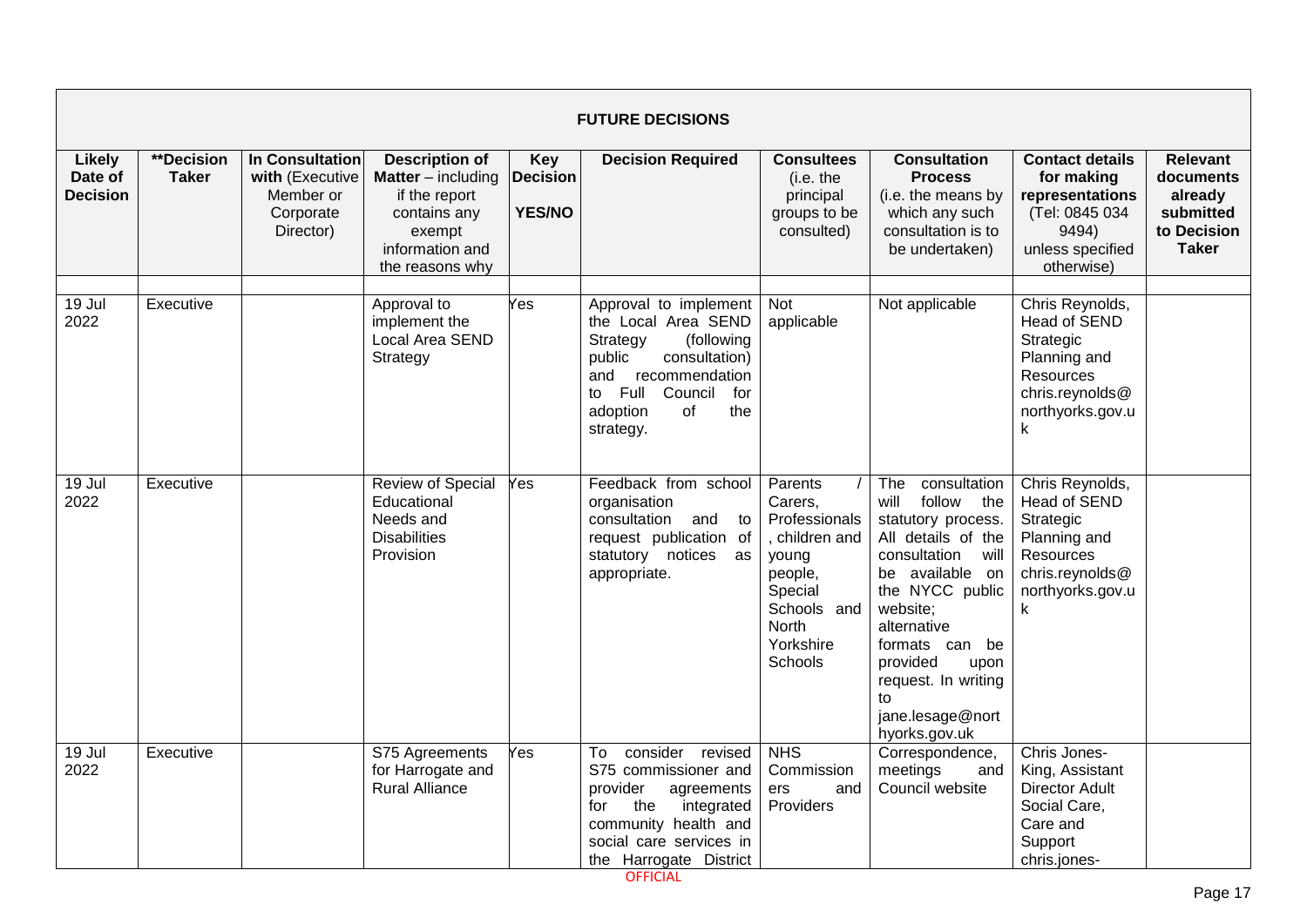|                                             |                            |                                                                           |                                                                                                                                     |                                                | <b>FUTURE DECISIONS</b>                                                                                                                 |                                                                                                                                      |                                                                                                                       |                                                                                                                            |                                                                                     |
|---------------------------------------------|----------------------------|---------------------------------------------------------------------------|-------------------------------------------------------------------------------------------------------------------------------------|------------------------------------------------|-----------------------------------------------------------------------------------------------------------------------------------------|--------------------------------------------------------------------------------------------------------------------------------------|-----------------------------------------------------------------------------------------------------------------------|----------------------------------------------------------------------------------------------------------------------------|-------------------------------------------------------------------------------------|
| <b>Likely</b><br>Date of<br><b>Decision</b> | **Decision<br><b>Taker</b> | In Consultation<br>with (Executive<br>Member or<br>Corporate<br>Director) | <b>Description of</b><br><b>Matter</b> – including<br>if the report<br>contains any<br>exempt<br>information and<br>the reasons why | <b>Key</b><br><b>Decision</b><br><b>YES/NO</b> | <b>Decision Required</b>                                                                                                                | <b>Consultees</b><br>(i.e. the<br>principal<br>groups to be<br>consulted)                                                            | <b>Consultation</b><br><b>Process</b><br>(i.e. the means by<br>which any such<br>consultation is to<br>be undertaken) | <b>Contact details</b><br>for making<br>representations<br>(Tel: 0845 034<br>9494)<br>unless specified<br>otherwise)       | <b>Relevant</b><br>documents<br>already<br>submitted<br>to Decision<br><b>Taker</b> |
|                                             |                            |                                                                           |                                                                                                                                     |                                                | the<br>and<br>agree<br>proposed consultation                                                                                            |                                                                                                                                      |                                                                                                                       | king@northyork<br>s.gov.uk                                                                                                 |                                                                                     |
| 19 Jul<br>2022                              | Executive                  |                                                                           | A59 Kex Gill<br><b>Diversion Contract</b><br>Award                                                                                  | Yes                                            | To inform members of<br>the outcome of the<br>tendering process and<br>seek approval to award<br>the A59 Kex Gill<br>diversion contract | Executive<br><b>Members</b><br>and<br>Management<br>Board at the<br>informal<br>Executive<br>meeting held<br>on $6$<br>July<br>2021. | N/A                                                                                                                   | Mark Hugill,<br>Senior Engineer,<br>Highways &<br>Transportation<br>mark.hugill@nor<br>thyorks.gov.uk                      |                                                                                     |
| 19 Jul<br>2022                              | Executive                  |                                                                           | Creation of a<br>wholly owned<br>Council company<br>providing ICT and<br>connectivity<br>services                                   | Yes                                            | Creation of a wholly<br>owned<br>trading<br>to provide<br>company<br>ICT and<br>connectivity<br>services.                               | Executive<br>Members.                                                                                                                | Report<br>and<br>meetings.                                                                                            | Barry Khan,<br><b>Assistant Chief</b><br>Executive (Legal<br>& Democratic<br>Services)<br>barry.khan@nort<br>hyorks.gov.uk |                                                                                     |
| 19 Jul<br>2022                              | Executive                  |                                                                           | <b>Outdoor Learning</b><br>Service                                                                                                  | Yes                                            | consider<br>To<br>the<br>of<br>the<br>outcome<br>strategic review and full<br>business case for the<br>Outdoor<br>Learning<br>Service.  | Not<br>applicable                                                                                                                    | Not applicable                                                                                                        | Amanda<br>Newbold,<br>Assistant<br>Director,<br>Education &<br><b>Skills</b><br>amanda.newbol<br>d@northyorks.g<br>ov.uk   |                                                                                     |
| 20 Jul<br>2022                              | County<br>Council          |                                                                           | Approval of<br><b>Revised Planning</b><br>Enforcement and<br><b>Monitoring Policy</b>                                               | Vo                                             | Seek approval for the<br>proposed<br>Planning<br>Enforcement<br>and                                                                     | Executive<br>22<br>March<br>2022                                                                                                     |                                                                                                                       | Vicky Perkin,<br>Head of<br>Planning<br>Services                                                                           |                                                                                     |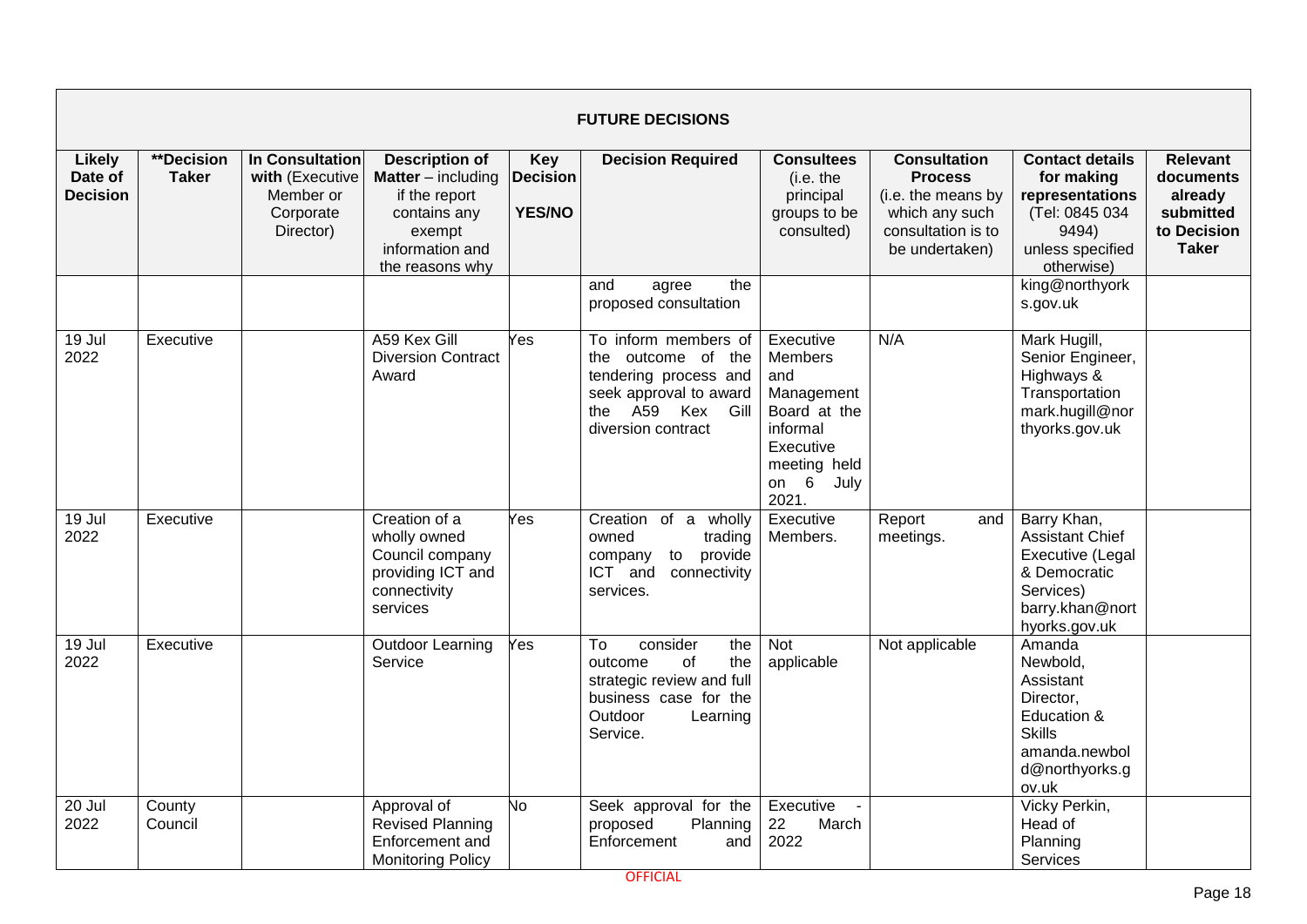|                                             |                                   |                                                                           |                                                                                                                                     |                                                | <b>FUTURE DECISIONS</b>                                                                                                                                               |                                                                                                                |                                                                                                                       |                                                                                                                                               |                                                                                     |
|---------------------------------------------|-----------------------------------|---------------------------------------------------------------------------|-------------------------------------------------------------------------------------------------------------------------------------|------------------------------------------------|-----------------------------------------------------------------------------------------------------------------------------------------------------------------------|----------------------------------------------------------------------------------------------------------------|-----------------------------------------------------------------------------------------------------------------------|-----------------------------------------------------------------------------------------------------------------------------------------------|-------------------------------------------------------------------------------------|
| <b>Likely</b><br>Date of<br><b>Decision</b> | <b>**Decision</b><br><b>Taker</b> | In Consultation<br>with (Executive<br>Member or<br>Corporate<br>Director) | <b>Description of</b><br><b>Matter</b> – including<br>if the report<br>contains any<br>exempt<br>information and<br>the reasons why | <b>Key</b><br><b>Decision</b><br><b>YES/NO</b> | <b>Decision Required</b>                                                                                                                                              | <b>Consultees</b><br>(i.e. the<br>principal<br>groups to be<br>consulted)                                      | <b>Consultation</b><br><b>Process</b><br>(i.e. the means by<br>which any such<br>consultation is to<br>be undertaken) | <b>Contact details</b><br>for making<br>representations<br>(Tel: 0845 034<br>9494)<br>unless specified<br>otherwise)                          | <b>Relevant</b><br>documents<br>already<br>submitted<br>to Decision<br><b>Taker</b> |
|                                             |                                   |                                                                           |                                                                                                                                     |                                                | <b>Monitoring Policy</b>                                                                                                                                              |                                                                                                                |                                                                                                                       | vicky.perkin@no<br>rthyorks.gov.uk                                                                                                            |                                                                                     |
| 23 Aug<br>2022                              | Executive                         |                                                                           | Q1 Performance<br>Monitoring and<br><b>Budget report</b>                                                                            | Yes                                            | Financial<br>and<br>Performance<br>Monitoring<br>report<br>including:<br>Revenue<br>Plan; Capital<br>Plan;<br>Treasury Management<br>and<br>Prudential<br>Indicators. | Management<br><b>Board</b>                                                                                     |                                                                                                                       | Gary Fielding,<br>Corporate<br>Director for<br>Strategic<br>Resources<br>gary.fielding@n<br>orthyorks.gov.uk                                  |                                                                                     |
| 6 Sep<br>2022                               | Executive                         |                                                                           | North Yorkshire<br><b>Council Flood</b><br><b>Risk Management</b><br>Strategy                                                       | Yes                                            | Recommend<br>approval<br>North<br>Yorkshire<br>of<br>Council Flood<br>Risk<br><b>Management Strategy</b>                                                              | Various<br>partners/stak<br>eholders eg<br><b>District</b><br>Councils,<br>Parish<br>Councils and<br>residents | Various meetings,<br>on-line survey                                                                                   | Emily Mellalieu,<br>Development<br>Management<br><b>Team Leader</b><br>mark.henderson<br>@northyorks.go<br>v.uk                               |                                                                                     |
| $20$ Sep<br>2022                            | Executive                         |                                                                           | S75 Agreements<br>for Harrogate and<br><b>Rural Alliance</b>                                                                        | Yes                                            | To consider feedback<br>from the consultation<br>and agree revised S75<br>agreements                                                                                  | <b>NHS</b><br>Commission<br>ers<br>and<br>Providers                                                            | Correspondence<br>and meetings                                                                                        | Chris Jones-<br>King, Assistant<br><b>Director Adult</b><br>Social Care,<br>Care and<br>Support<br>chris.jones-<br>king@northyork<br>s.gov.uk |                                                                                     |
| 20 Sep<br>2022                              | Executive                         |                                                                           | Redeployment of<br>land to the north<br>and south of<br>Crosshills Lane.                                                            | Yes                                            | To<br>the<br>approve<br>proposed<br>redeployment of the<br>property                                                                                                   | Executive<br>members<br>and<br>Management                                                                      |                                                                                                                       | Philip Cowan,<br>Non-Operational<br>Property<br>Manager, NYCC                                                                                 |                                                                                     |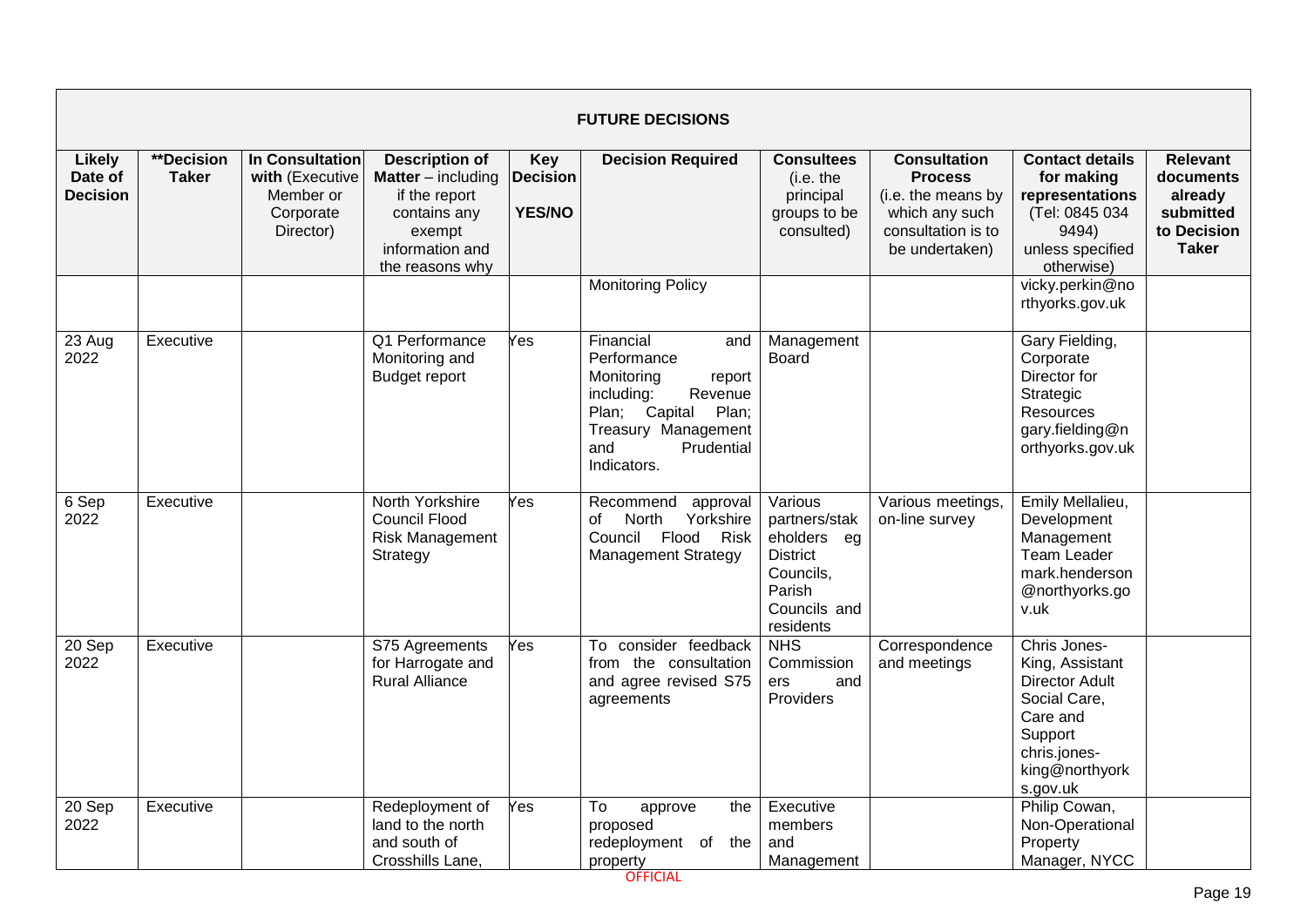|                                             |                            |                                                                                  |                                                                                                                                     |                                                | <b>FUTURE DECISIONS</b>                                                                                                 |                                                                            |                                                                                                                       |                                                                                                                       |                                                                                     |
|---------------------------------------------|----------------------------|----------------------------------------------------------------------------------|-------------------------------------------------------------------------------------------------------------------------------------|------------------------------------------------|-------------------------------------------------------------------------------------------------------------------------|----------------------------------------------------------------------------|-----------------------------------------------------------------------------------------------------------------------|-----------------------------------------------------------------------------------------------------------------------|-------------------------------------------------------------------------------------|
| <b>Likely</b><br>Date of<br><b>Decision</b> | **Decision<br><b>Taker</b> | <b>In Consultation</b><br>with (Executive<br>Member or<br>Corporate<br>Director) | <b>Description of</b><br><b>Matter</b> – including<br>if the report<br>contains any<br>exempt<br>information and<br>the reasons why | <b>Key</b><br><b>Decision</b><br><b>YES/NO</b> | <b>Decision Required</b>                                                                                                | <b>Consultees</b><br>(i.e. the<br>principal<br>groups to be<br>consulted)  | <b>Consultation</b><br><b>Process</b><br>(i.e. the means by<br>which any such<br>consultation is to<br>be undertaken) | <b>Contact details</b><br>for making<br>representations<br>(Tel: 0845 034<br>9494)<br>unless specified<br>otherwise)  | <b>Relevant</b><br>documents<br>already<br>submitted<br>to Decision<br><b>Taker</b> |
|                                             |                            |                                                                                  | Selby                                                                                                                               |                                                |                                                                                                                         | Board at the<br>informal<br>Executive<br>meeting held<br>on 8 June<br>2021 |                                                                                                                       | Property<br>Services<br>Philip.Cowan@n<br>orthyorks.gov.uk                                                            |                                                                                     |
| 18 Oct<br>2022                              | Executive                  |                                                                                  | <b>Review of Special</b><br>Educational<br>Needs and<br><b>Disabilities</b><br>Provision                                            | Yes                                            | consider<br>To<br>the<br>response to statutory<br>notices and determine<br>the decision to change<br>school designation |                                                                            |                                                                                                                       | Chris Reynolds,<br>Head of SEND<br>Strategic<br>Planning and<br>Resources<br>chris.reynolds@<br>northyorks.gov.u      |                                                                                     |
| 16 Nov<br>2022                              | County<br>Council          |                                                                                  | Adoption of the<br>Special<br>Educational<br>Needs and<br><b>Disabilities</b><br>Strategy                                           | Yes                                            | Adopt the SEND Local<br>Area Strategy (subject<br>recommendation<br>to<br>from Executive)                               |                                                                            |                                                                                                                       | Chris Reynolds,<br>Head of SEND<br>Strategic<br>Planning and<br>Resources<br>chris.reynolds@<br>northyorks.gov.u<br>k |                                                                                     |
| 16 Nov<br>2022                              | County<br>Council          |                                                                                  | North Yorkshire<br><b>Council Flood</b><br><b>Risk Management</b><br>Strategy                                                       | No                                             | of<br>North<br>Approval<br>Yorkshire<br>Council<br>Flood<br>Risk<br><b>Management Policy</b>                            | Various<br>partners/stak<br>eholders<br>including<br>Executive             |                                                                                                                       | Emily Mellalieu,<br>Development<br>Management<br><b>Team Leader</b><br>mark.henderson<br>@northyorks.go<br>v.uk       |                                                                                     |
| 29 Nov<br>2022                              | Executive                  |                                                                                  | Q2 Performance<br>Monitoring and<br><b>Budget Report</b>                                                                            | Yes                                            | Financial<br>and<br>Performance<br>Monitoring<br>report<br>including:<br>Revenue                                        | Management<br>Board.                                                       |                                                                                                                       | Gary Fielding,<br>Corporate<br>Director for<br>Strategic                                                              |                                                                                     |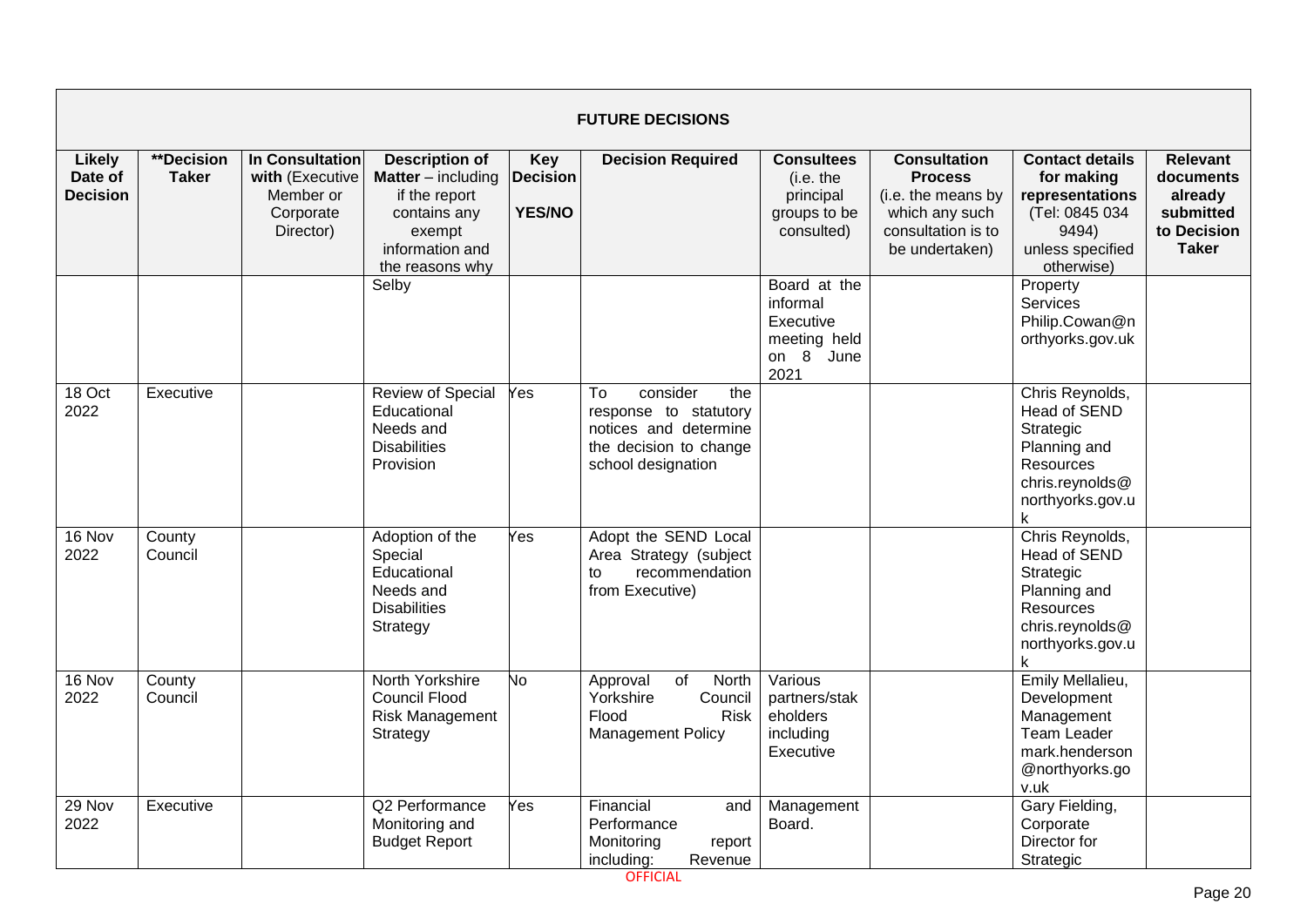|                                             |                                   |                                                                                  |                                                                                                                                        |                                                | <b>FUTURE DECISIONS</b>                                                                                                                                                                                                                                    |                                                                                        |                                                                                                                       |                                                                                                                      |                                                                                     |
|---------------------------------------------|-----------------------------------|----------------------------------------------------------------------------------|----------------------------------------------------------------------------------------------------------------------------------------|------------------------------------------------|------------------------------------------------------------------------------------------------------------------------------------------------------------------------------------------------------------------------------------------------------------|----------------------------------------------------------------------------------------|-----------------------------------------------------------------------------------------------------------------------|----------------------------------------------------------------------------------------------------------------------|-------------------------------------------------------------------------------------|
| <b>Likely</b><br>Date of<br><b>Decision</b> | <b>**Decision</b><br><b>Taker</b> | <b>In Consultation</b><br>with (Executive<br>Member or<br>Corporate<br>Director) | <b>Description of</b><br><b>Matter</b> – including<br>if the report<br>contains any<br>exempt<br>information and<br>the reasons why    | <b>Key</b><br><b>Decision</b><br><b>YES/NO</b> | <b>Decision Required</b>                                                                                                                                                                                                                                   | <b>Consultees</b><br>(i.e. the<br>principal<br>groups to be<br>consulted)              | <b>Consultation</b><br><b>Process</b><br>(i.e. the means by<br>which any such<br>consultation is to<br>be undertaken) | <b>Contact details</b><br>for making<br>representations<br>(Tel: 0845 034<br>9494)<br>unless specified<br>otherwise) | <b>Relevant</b><br>documents<br>already<br>submitted<br>to Decision<br><b>Taker</b> |
|                                             |                                   |                                                                                  |                                                                                                                                        |                                                | Plan;<br>Capital<br>Plan;<br>Treasury Management<br>and<br>Prudential<br>Indicators.                                                                                                                                                                       |                                                                                        |                                                                                                                       | Resources<br>gary.fielding@n<br>orthyorks.gov.uk                                                                     |                                                                                     |
| 24 Jan<br>2023                              | Executive                         |                                                                                  | Revenue Budget<br>2023/24 and<br>Medium Term<br><b>Financial Strategy</b>                                                              | Yes                                            | To<br>consider<br>and<br>recommend to Council<br>the Revenue<br>Budget<br>2023/24 and the<br>for<br>Medium Term Financial<br>Strategy<br>(MTFS)<br>including the:<br>• Revenue Plan<br>• Capital Plan<br>Treasury<br>Management<br>• Prudential Indicators | Proposals<br>will<br>be<br>subject to the<br>appropriate<br>consultation<br>process.   | <b>Budget</b><br>consultation<br>process.                                                                             | Gary Fielding,<br>Corporate<br>Director for<br>Strategic<br>Resources<br>gary.fielding@n<br>orthyorks.gov.uk         |                                                                                     |
| 15 Feb<br>2023                              | County<br>Council                 |                                                                                  | To consider North<br>Yorkshire<br>Council's<br>Revenue Budget<br>2023/24 and the<br>Medium Term<br><b>Financial Strategy</b><br>(MTFS) | Yes                                            | consider<br>To<br>North<br>Yorkshire<br>Council's<br>Revenue<br><b>Budget</b><br>2023/24<br>the<br>and<br>Medium Term Financial<br>Strategy (MTFS). Also<br>to consider:<br>• Capital Plan<br>Treasury<br>Management<br>• Prudential Indicators            | Proposals<br>will<br>be<br>subject to the<br>appropriate<br>consultation<br>processes. | <b>Budget</b><br>consultation<br>process.                                                                             | Gary Fielding,<br>Corporate<br>Director for<br>Strategic<br>Resources<br>gary.fielding@n<br>orthyorks.gov.uk         |                                                                                     |
| $21$ Feb<br>2023                            | Executive                         |                                                                                  | Q3 Performance<br>Monitoring and<br><b>Budget Report</b>                                                                               | Yes                                            | Q3<br>Performance<br>Monitoring and Budget<br>including:<br>report                                                                                                                                                                                         | Management<br>Board                                                                    |                                                                                                                       | Gary Fielding,<br>Corporate<br>Director for                                                                          |                                                                                     |